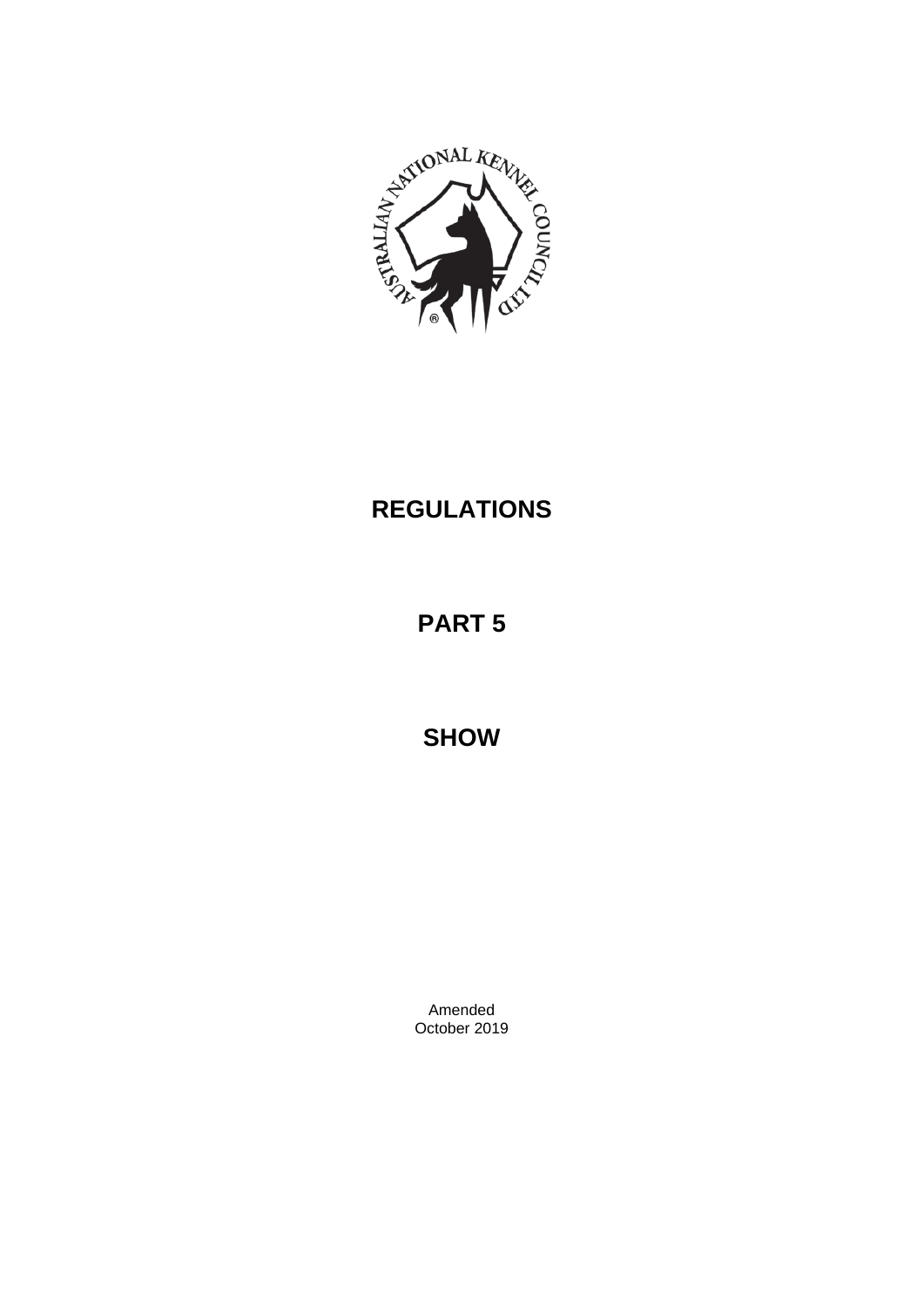| 1.1<br>Definitions<br>1.2                                                                                                                                                                                                               | Classes for Exhibit at a Show                                                                                                                                                                                                                                                                                                    | 4<br>4                                                                                                      |
|-----------------------------------------------------------------------------------------------------------------------------------------------------------------------------------------------------------------------------------------|----------------------------------------------------------------------------------------------------------------------------------------------------------------------------------------------------------------------------------------------------------------------------------------------------------------------------------|-------------------------------------------------------------------------------------------------------------|
|                                                                                                                                                                                                                                         |                                                                                                                                                                                                                                                                                                                                  |                                                                                                             |
| 2.1                                                                                                                                                                                                                                     | Classification of the Groups of Breeds of Dogs                                                                                                                                                                                                                                                                                   | 6                                                                                                           |
|                                                                                                                                                                                                                                         |                                                                                                                                                                                                                                                                                                                                  |                                                                                                             |
| <b>Neuter Classes</b><br>3.1                                                                                                                                                                                                            |                                                                                                                                                                                                                                                                                                                                  | 6                                                                                                           |
|                                                                                                                                                                                                                                         |                                                                                                                                                                                                                                                                                                                                  |                                                                                                             |
| 4.1 Order of Judging<br>4.1.1<br><b>Breed Classes</b><br>4.1.2<br>4.1.3<br>4.1.4<br>4.1.5<br><b>Group Specials</b><br>4.1.6<br>4.1.7<br><b>General Specials</b><br>4.1.8<br>4.2<br>Order of Judging<br>4.3<br>Optional Order of Judging | Best of Breed Judging<br>Neuter of Breed judging (where offered)<br>Best of Neuter of Breed judging (where offered)<br>Neuter Group Specials (where offered)<br>Neuter General Specials (where Offered)                                                                                                                          | 6<br>6<br>$\overline{7}$<br>$\overline{7}$<br>$\overline{7}$<br>8<br>8<br>$\boldsymbol{9}$<br>9<br>10<br>10 |
|                                                                                                                                                                                                                                         |                                                                                                                                                                                                                                                                                                                                  |                                                                                                             |
|                                                                                                                                                                                                                                         |                                                                                                                                                                                                                                                                                                                                  |                                                                                                             |
| 6.1<br>6.2<br><b>Basics</b><br>6.3<br>Applications<br>6.4<br>Restrictions<br>6.5<br>6.6<br>Classes<br>6.7<br>Qualifications and Placings<br>6.8                                                                                         | Rules for the Conduct of FCI/CACIB Shows<br>Special Requirements / Admission of Dogs<br>Titles, Awards and Main Ring Competitions                                                                                                                                                                                                | 11<br>11<br>11<br>11<br>12<br>15<br>16<br>16                                                                |
|                                                                                                                                                                                                                                         |                                                                                                                                                                                                                                                                                                                                  |                                                                                                             |
| 7.1<br>Awards & Titles<br>7.2<br><b>Challenge Certificates</b><br>7.3<br>7.4<br>7.5<br>7.6<br>7.7<br>Neuter Grand Champion<br>7.8<br>Supreme Champion (10/11)<br><b>International Champion</b><br>7.9                                   | Neuter Certificates (Added 10/09, 8.9) (Amended 10/13 - 5.6.4)<br>Championship Points System (05/99) (10/11) (10/17)<br>Neuter Championship Points System (Added 10/15, 7.5.9)<br>Grand Champion (10/97, 4.7.2) (10/08, 5.5) (04/09) (10/11)<br>7.10 ANKC/FCI Title of International Beauty/Working/Show Champion (CIB/CIT/CIE). | 17<br>17<br>18<br>18<br>19<br>20<br>20<br>20<br>20                                                          |
| (Added 05/18, EM#158)                                                                                                                                                                                                                   |                                                                                                                                                                                                                                                                                                                                  | 20                                                                                                          |
|                                                                                                                                                                                                                                         |                                                                                                                                                                                                                                                                                                                                  |                                                                                                             |
| 8.1                                                                                                                                                                                                                                     | Exhibit (Amended $10/12 - 7.5.9$ )                                                                                                                                                                                                                                                                                               | 21                                                                                                          |
|                                                                                                                                                                                                                                         |                                                                                                                                                                                                                                                                                                                                  |                                                                                                             |
| 9.1                                                                                                                                                                                                                                     | Disqualification from Conformation Exhibition                                                                                                                                                                                                                                                                                    | 21                                                                                                          |
|                                                                                                                                                                                                                                         |                                                                                                                                                                                                                                                                                                                                  |                                                                                                             |
|                                                                                                                                                                                                                                         | 10.1 Access to Exhibition Grounds (Amended 10/13 - 5.6.4)                                                                                                                                                                                                                                                                        | 21                                                                                                          |

# **CONTENTS**

Page No.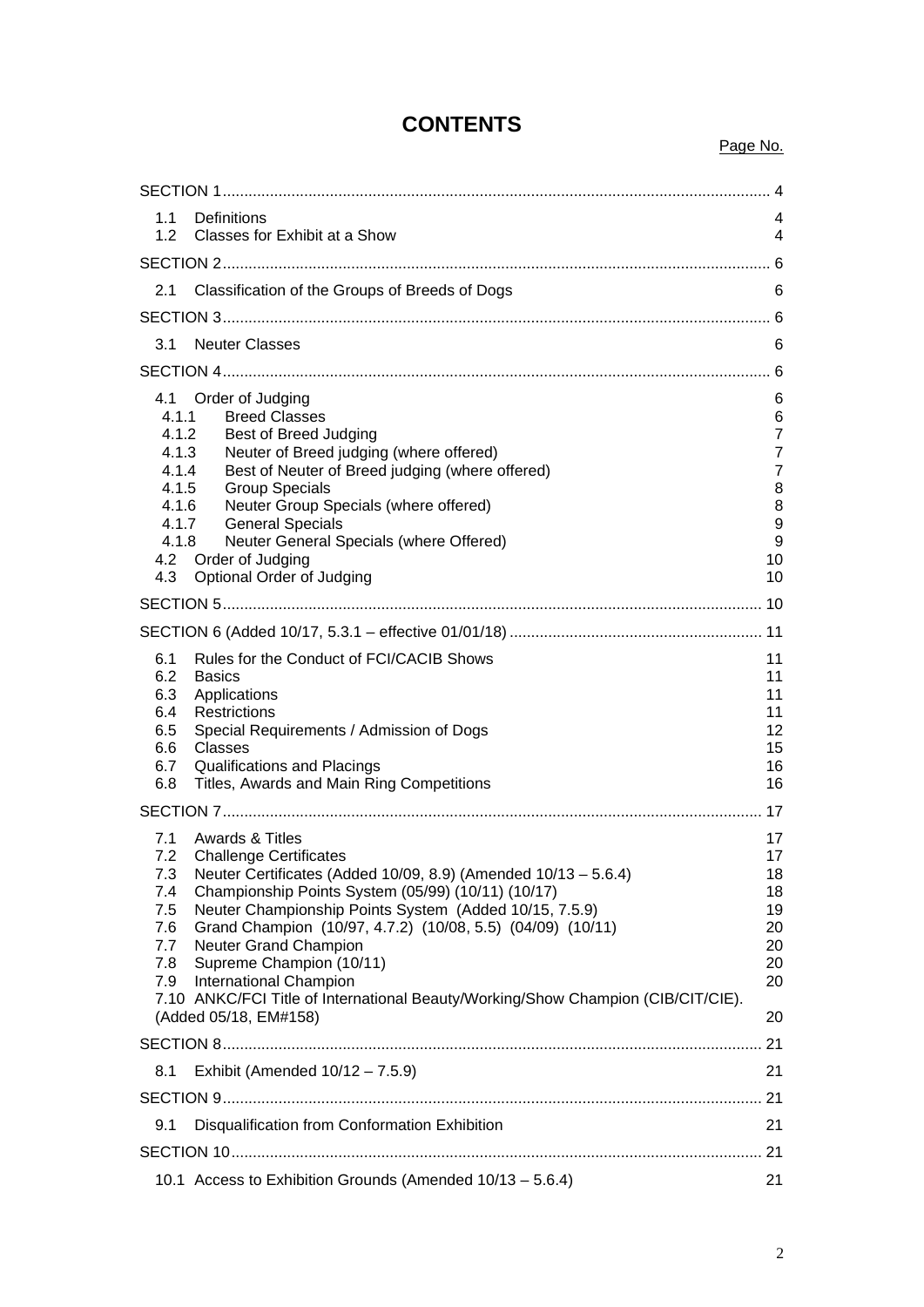|                                      | 22 |
|--------------------------------------|----|
| 11.1 Use of Firearms                 | 22 |
|                                      |    |
| 12.1 Use of Breed Standards at Shows | 22 |
|                                      |    |
| 13.1. Responsibilities of Clubs      | 22 |
|                                      |    |
| 14.1. Double Handling                | 22 |
|                                      |    |
| 15.1. Uppy Collars                   | 22 |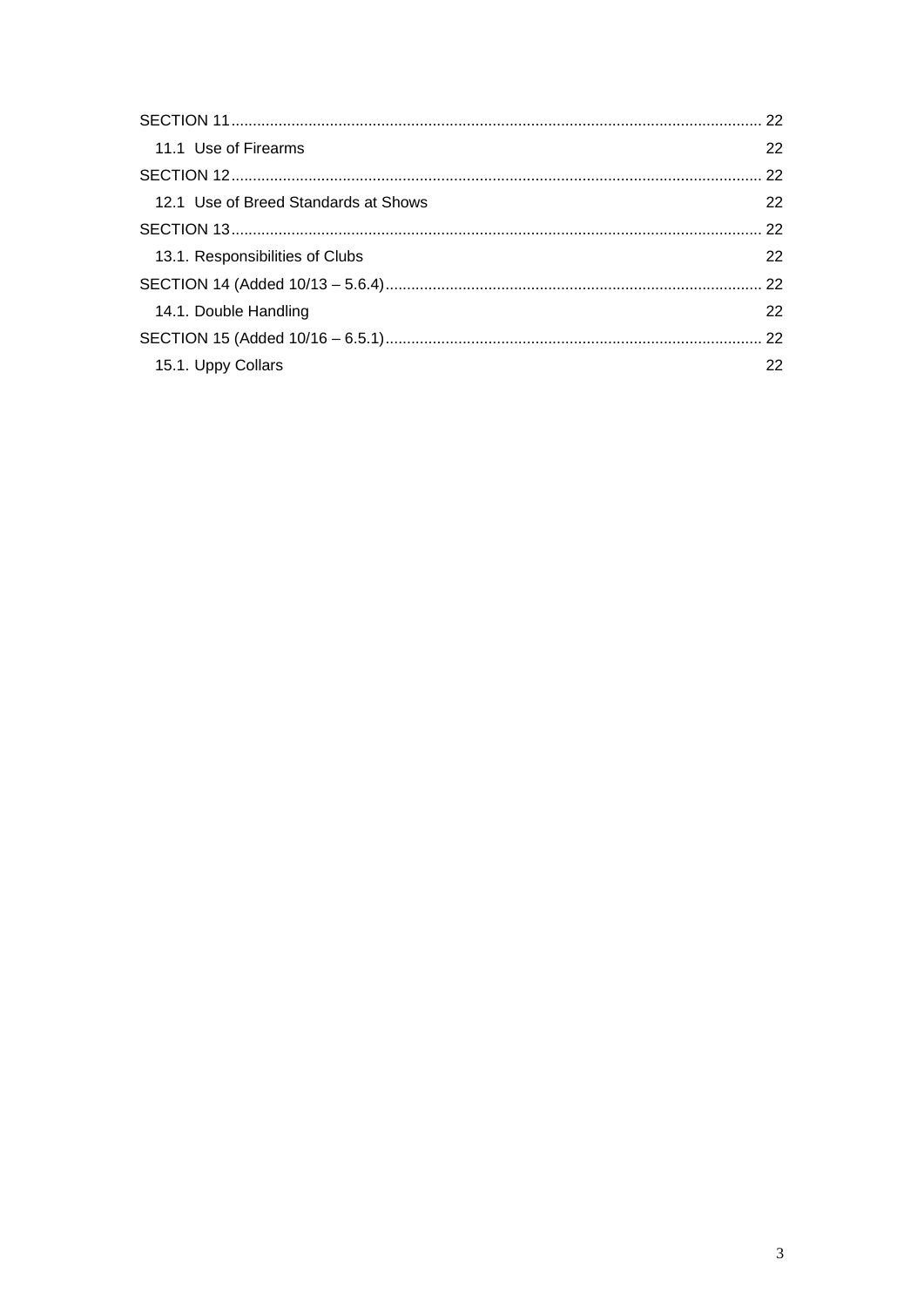# <span id="page-3-0"></span>**SECTION 1**

# <span id="page-3-1"></span>**1.1 Definitions**

- **1.1.1 Championship Show** a sanctioned conformation show to be judged by an approved ANKC Ltd Championship Judge (including those overseas judges approved by the ANKC Ltd to judge at Australian fixtures) at which points may be awarded towards an exhibit's Australian Championship conformation title.
- **1.1.2 Open Show**  a sanctioned conformation show to be judged by trainee judges/open show judges where no championship points are to be awarded.
- **1.1.3 Parade** a sanctioned conformation show at which exhibits have not accrued enough points for a "Champion" title or have not yet applied for that title at the date entries close where no championship points are to be awarded.

**Note:** An Open Show and Parade is a means by which trainee judges can gain experience in ring craft and Clubs are to be encouraged to conduct them.

- **1.1.4 Neuter** A neuter is a dog or bitch that has been desexed either by castration or ovarian hysterectomy and is rendered infertile. This does not include vasectomies (Dogs) or tubal ligation (Bitches).
- **1.1.5 Specialist Breed Judging (Added 10/19, 6.8)**  any form of judging performed by a judge who is a recognised breed specialist or who has a particular interest in a breed or breeds and which may entail each or any of the following:
	- a. Judging time may be slower than 25 dogs per hour.
	- b. Individual critiques may be given.
	- c. Gradings may be awarded.
	- d. Class places greater than First, Second and Third may be awarded.

# <span id="page-3-2"></span>**1.2 Classes for Exhibit at a Show**

No Classes, for which points may be earned towards an ANKC Ltd approved title shall be offered at a show unless those points are to be awarded to all exhibits eligible to receive them under these regulations. (10/11)

#### **1.2.1 General Classes**

| Name          | No. | Description                                                                                                                                                                                                                                                                                                                                                                                                                       |
|---------------|-----|-----------------------------------------------------------------------------------------------------------------------------------------------------------------------------------------------------------------------------------------------------------------------------------------------------------------------------------------------------------------------------------------------------------------------------------|
| Baby Puppy    | 1   | For dogs aged three and under six months.                                                                                                                                                                                                                                                                                                                                                                                         |
| Minor Puppy   | 2   | For dogs aged six and under nine months.                                                                                                                                                                                                                                                                                                                                                                                          |
| Puppy         | 3   | For dogs aged six and under twelve months.                                                                                                                                                                                                                                                                                                                                                                                        |
| Junior        | 4   | For dogs aged nine and under eighteen months.                                                                                                                                                                                                                                                                                                                                                                                     |
| Intermediate  | 5   | For dogs aged eighteen and under thirty-six months.                                                                                                                                                                                                                                                                                                                                                                               |
| <b>Novice</b> | 6   | For dogs six months of age or over which have not<br>won a First Prize at any Parade, Open Show or<br>Championship Show (subject to Member Body<br>Rules). Baby puppy and Local classes excepted.<br>(For the purpose of classifications (6) and (6A) First<br>Prizes won up to and including the day before the<br>date of entry close in a Show only shall be taken into<br>account but such restriction shall not apply in the |

is required).

case of a Special Prize for which more than one win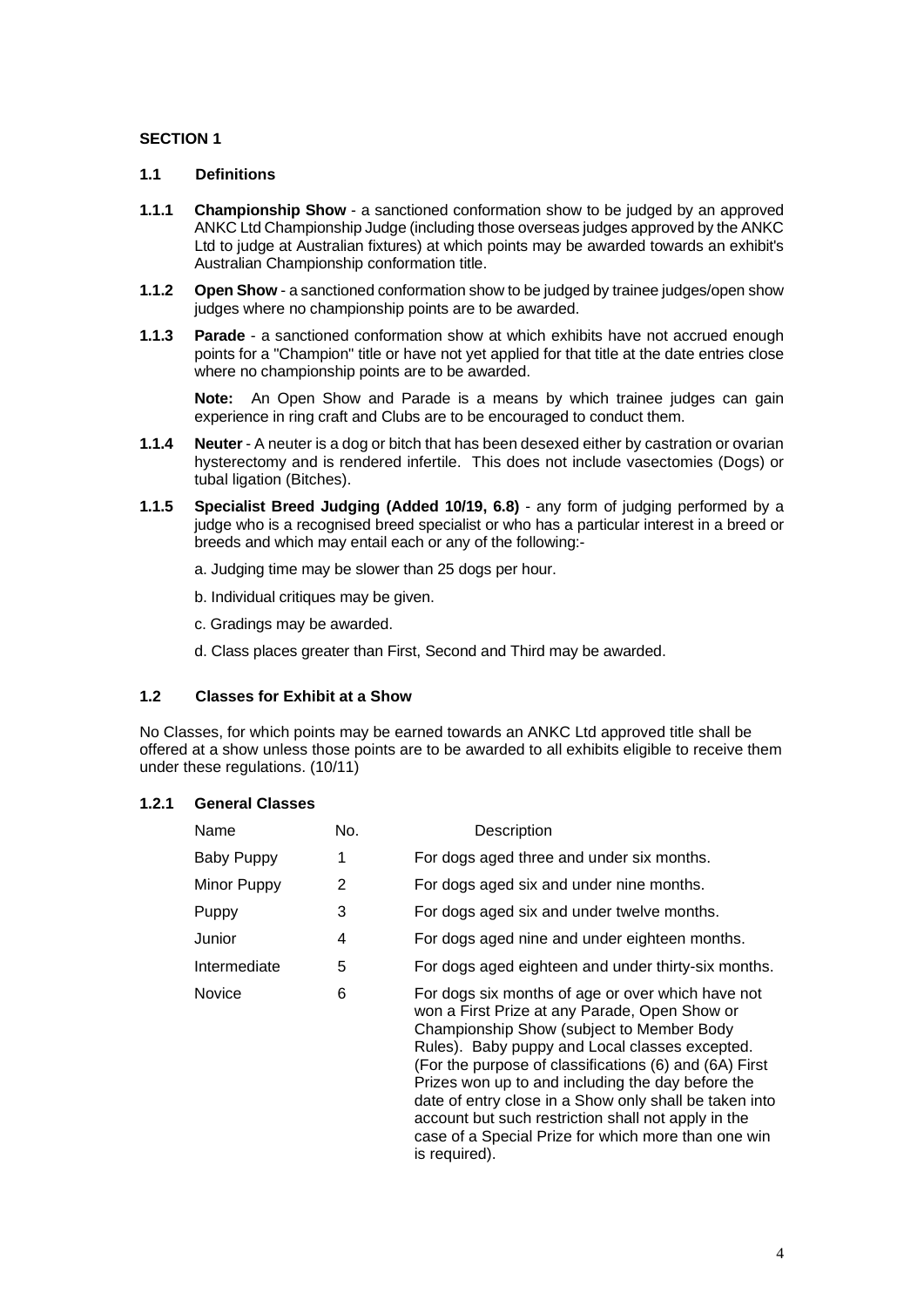| Graduate                 | $\overline{7}$ | For dogs six months of age or over which have not<br>won a Challenge Certificate up to and including the<br>day before the date of entry close.                                                                                                                                                                                                                                                          |
|--------------------------|----------------|----------------------------------------------------------------------------------------------------------------------------------------------------------------------------------------------------------------------------------------------------------------------------------------------------------------------------------------------------------------------------------------------------------|
| Limit                    | 8              | For dogs over twelve months of age which are not<br>Champions, or have not gained sufficient points to<br>qualify as a Champion up to and including the day<br>before the date of entry close.                                                                                                                                                                                                           |
| <b>State Bred</b>        | 9              | For dogs six months of age or over bred in the State<br>or Territory in which they are exhibited. (Amended<br>10/10, 7.47)                                                                                                                                                                                                                                                                               |
| <b>Australian Bred</b>   | 10             | For dogs aged six months or over bred in Australia.<br>(Amended 10/10, 7.47)                                                                                                                                                                                                                                                                                                                             |
| <b>Bred by Exhibitor</b> | 14             | For dogs aged six months and over. The exhibit must<br>be owned and handled by the breeder of record. The<br>exhibit must be handled throughout the breed<br>classes, all Group and General Specials classes by<br>the owner or part owner of the prefix under which the<br>exhibit was originally registered. (Added 10/17, 7.5.8<br>- effective 01/01/18) (Amended 06/18, 5.3 -<br>effective 01/01/19) |
| Open                     | 11             | For dogs aged six months or over and of a breed or<br>variety recognized by the ANKC Ltd.                                                                                                                                                                                                                                                                                                                |
| Veteran                  | 12             | 7 years and over (10/15, 7.5.7 - Effective from<br>01/01/16                                                                                                                                                                                                                                                                                                                                              |
| Veteran                  | 13             | 10 years and over (10/15, 7.5.7 - Effective from<br>01/01/16)                                                                                                                                                                                                                                                                                                                                            |
| <b>Neuter Classes</b>    |                |                                                                                                                                                                                                                                                                                                                                                                                                          |

# $1.2.2$

| Name                   | No. | Description                                                                                |
|------------------------|-----|--------------------------------------------------------------------------------------------|
| Puppy Neuter           | 15  | For neuter dogs aged six and under twelve months.<br>(05/01) (Amended 10/10, 6.4)          |
| Junior Neuter          | 16  | For neuter dogs aged nine and under eighteen<br>months. (05/01) (Amended 10/10, 6.4)       |
| Intermediate Neuter 17 |     | For neuter dogs aged eighteen and under thirty-six<br>months. (05/01) (Amended 10/10, 6.4) |
| Open Neuter            | 18  | For neuter dogs aged six months or over. (05/01)<br>(Amended 10/10, 6.4)                   |

**Note:** Bitch Classes For all of the above classes utilize the same number as dogs with addition of the letter A, e.g., 1A = Baby Puppy Bitch. **(Added 10/10, 6.4)**

- 1.2.3 To calculate the age of dogs for entry into breed classes where the date of birth does not occur in the relevant month, the anniversary date be taken as the last date of that month, e.g. dogs born on 31 January will be eligible to enter the baby puppy class on 30th April. **(06/95, 3.1.2)**
- 1.2.4 A sweepstakes class for Neutered dogs should be optional at ANKC Ltd official shows. **(10/94, 8.1.3)**
- 1.2.5 Separate classes may be offered for Veterans at fixtures 7 years and over; 10 years and over. Where only 1 Veteran class is offered it is to be class12. **(05/92)**
- 1.2.6 Only entire dogs and bitches can compete in the Veteran Classes at Specialist and Semi-Specialist Show where the winners are eligible to compete for Challenge<br>Certificates. (10/92. 7.4) (Amended 10/09 Certificates. **(10/92, 7.4) (Amended 10/09, 10.3)**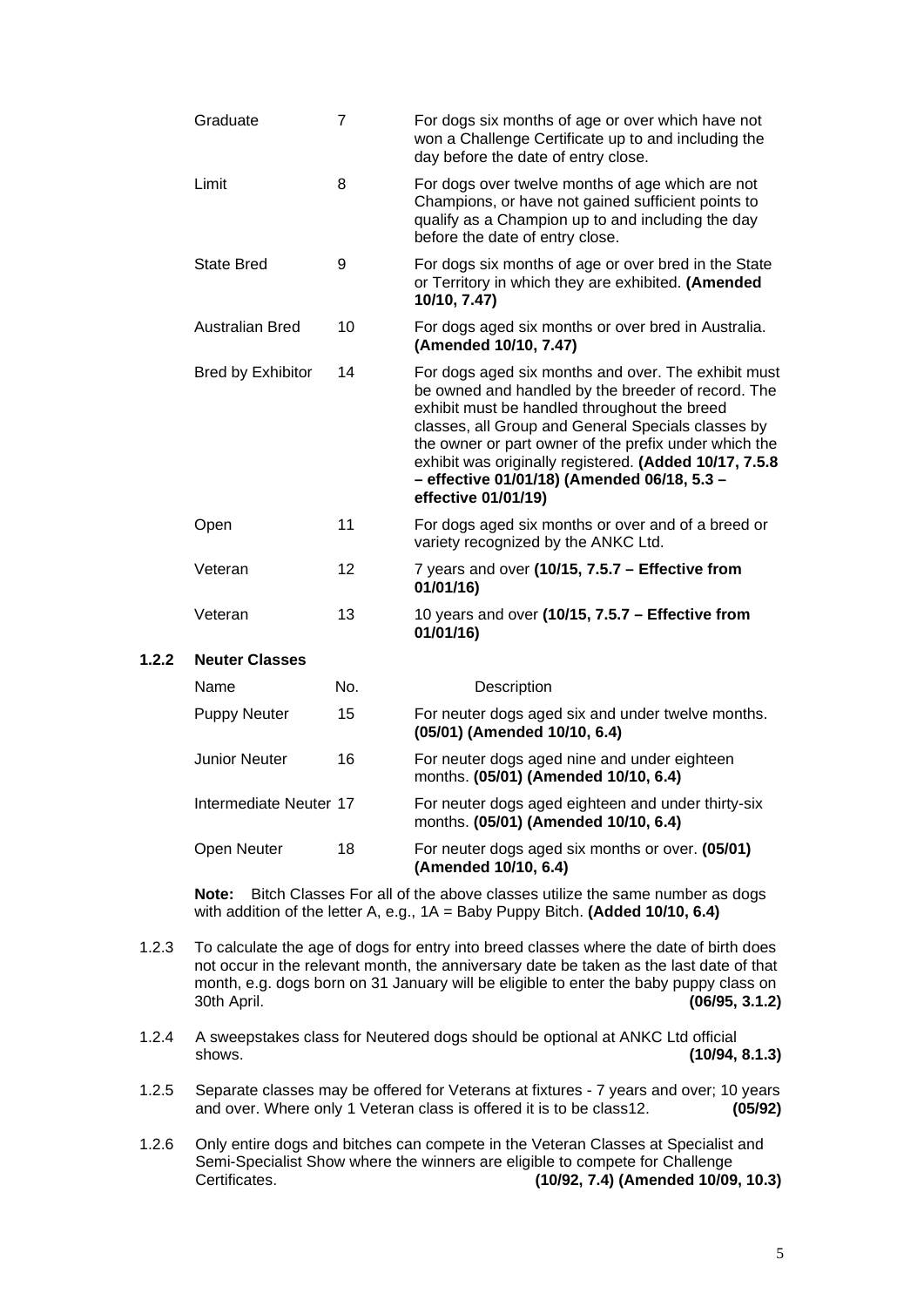- 1.2.7 Entire and Neuter dogs and bitches shall be eligible to enter Property and Special Classes at Specialist and Semi-Specialist Shows. **(Added 10/15, 6.3.1.2) (Amended 10/19, 6.8)**
- 1.2.8 Colour classes are deemed to be a domestic matter. **(04/87)**

# <span id="page-5-0"></span>**SECTION 2**

#### <span id="page-5-1"></span>**2.1 Classification of the Groups of Breeds of Dogs**

2.1.1 Breeds to be listed under their common name in alphabetical order within the seven (7) ANKC Ltd recognized groups of dogs. (**04/80)**

### <span id="page-5-2"></span>**SECTION 3**

#### <span id="page-5-3"></span>**3.1 Neuter Classes (05/01)**

Neutered dogs and bitches shall be approved to compete at any ANKC Ltd official Show, where the following neutered classes are offered. **(05/01, Amended 10/13 – 5.6.4)**

- 3.1.1 Classes 15, 16, 17 & 18 shall be optional Classes at any ANKC Ltd sanctioned show.
- 3.1.2 Classes 15,16,17 & 18 shall be ineligible to compete against entire exhibits for<br>Challenge or Best of Breed awards. (Amended 10/09, 8.9) Challenge or Best of Breed awards.
- 3.1.3 Classes 15,16,17 & 18 shall be judged at breed level after Best of Breed and any Class elimination judging.
- 3.1.4 Classes 15,16,17 & 18 shall be judged at both Group and Show level immediately after General Classes.
- 3.1.5 Where only one (1) Neuter Class per sex is held at a show, that class shall be Open Neuter (classes' 18/18a) **(10/11)**
- 3.1.6 Only dogs or bitches registered with an ANKC Ltd Member Body as a "neuter" on the main register shall be eligible to compete in either Class 15,16,17 or 18. **(Amended 10/01)**

#### <span id="page-5-4"></span>**SECTION 4**

#### <span id="page-5-5"></span>**4.1 Order of Judging**

The official ANKC Ltd judging sequence shall be followed by all Member Bodies (**09/84),**  unless the procedure outlined in Section 5 of these Regulations is approved by a Member Body. **(10/01)**

The following sequence was adopted (**10/92):**

#### <span id="page-5-6"></span>**4.1.1 Breed Classes**

- a. Judge all dog classes in breed.
- b. Judge the dog challenge winner from the exhibits placed first, who are unbeaten, in each of the breed classes, excluding baby puppy.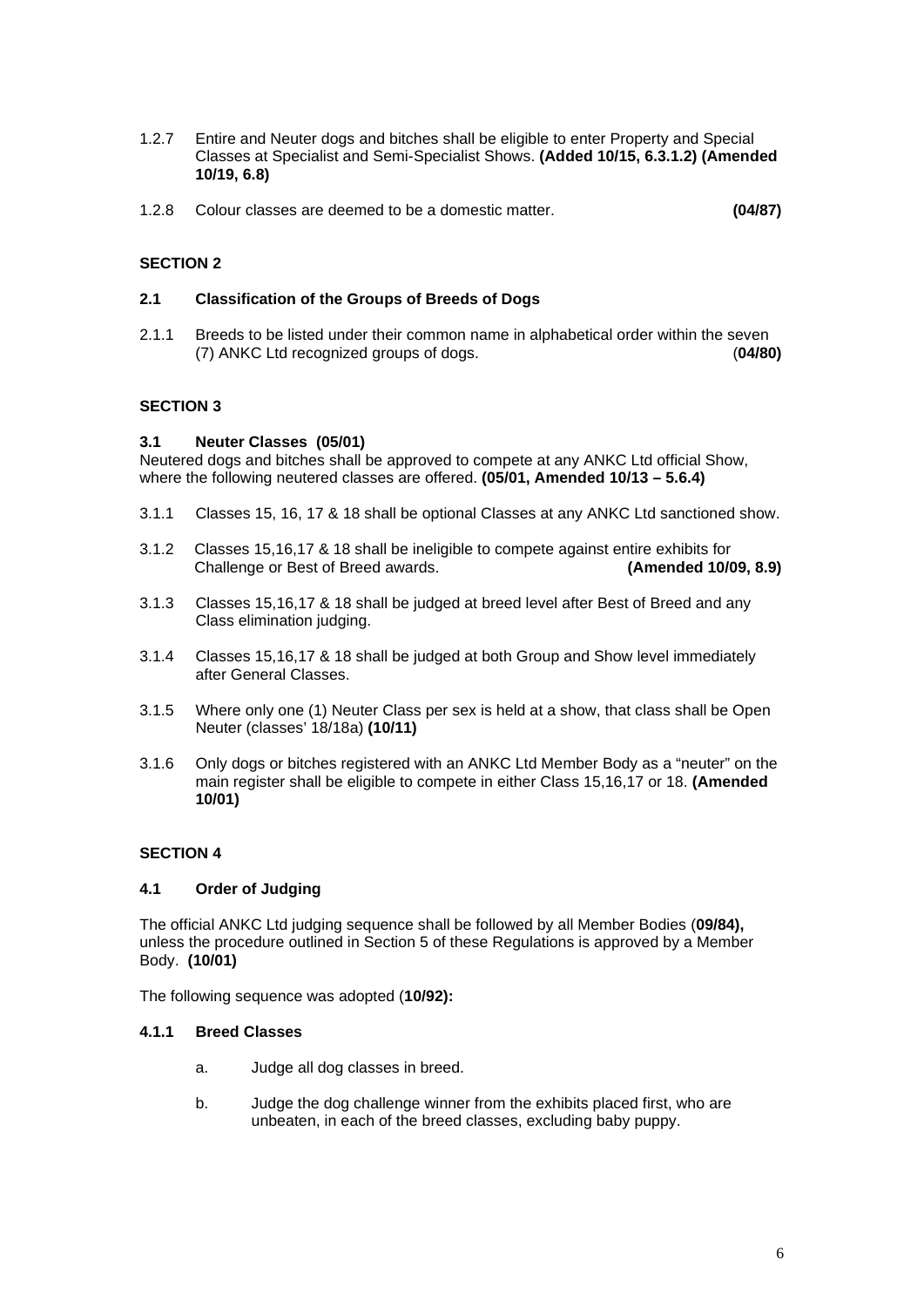- c. Judge the reserve challenge winner from the balance of class winning exhibits and the second place winner from the class in which the challenge winner was entered.
- d. Repeat 1, 2 and 3 in the bitch classes in breed.

**Note.** At all Shows, breeds and varieties shall not be intermingled. (**10/99)**

# <span id="page-6-0"></span>**4.1.2 Best of Breed Judging**

- a. Judge Best of Breed from the challenge winning dog and bitch.
- b. The exhibit awarded Best of Breed shall automatically be declared the winner of the class in breed in which it is entered.
- c. Judge the Runner Up Best of Breed from the unsuccessful challenge winner in the Best of Breed competition and the exhibit awarded reserve challenge to the exhibit awarded Best of Breed.
- d. The exhibit awarded Runner Up Best of Breed shall automatically be declared the winner of the class in breed in which it is entered. Provided, the Best of Breed was not entered in the same class.
- e. Except for the awards automatically made in accordance with clauses b. and d., judge the Best of Breed of class immediately after the Runner Up Best of Breed is judged, from the class winners of each sex within that breed. Only the exhibits awarded Best of Class of breed shall be eligible to compete for Best of Class of group.
- f. Repeat the above procedure for each breed within the group.

# <span id="page-6-1"></span>**4.1.3 Neuter of Breed judging (where offered)**

- a. Judge all neuter dog classes in breed
- b. Judge the neuter dog certificate winner from the exhibits placed first, who are unbeaten, in each of the breed classes
- c. Judge the reserve certificate winner from the balance of class winning exhibits and the second place winner from the class in which the certificate winner was entered
- d. Repeat 1, 2 and 3 in the bitch classes in breed.

# <span id="page-6-2"></span>**4.1.4 Best of Neuter of Breed judging (where offered)**

- a. Judge Best Neuter of Breed from the certificate winning dog and bitch.
- b. The exhibit awarded Best Neuter of Breed shall automatically be declared the winner of the class in breed in which it is entered.
- c. Judge the Runner Up Best Neuter of Breed from the unsuccessful certificate winner in the Best Neuter of Breed competition and the exhibit awarded reserve certificate to the exhibit awarded Best Neuter of Breed.
- d. The exhibit awarded Runner Up Best Neuter of Breed shall automatically be declared the winner of the class in breed in which it is entered. Provided, the Best Neuter of Breed was not entered in the same class.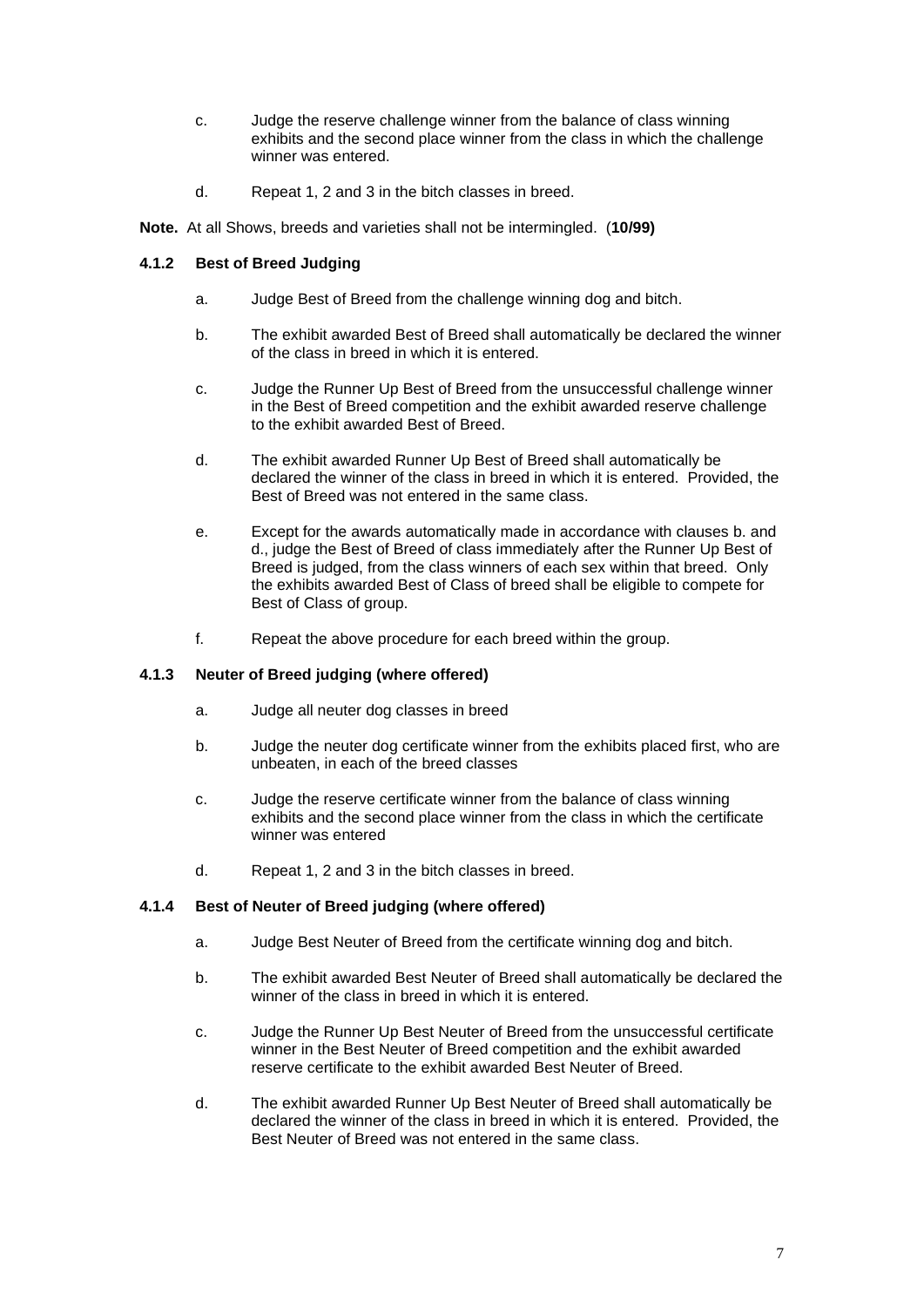- e. Except for the awards automatically made in accordance with clauses b and d, judge the Best Neuter of Breed of class immediately after the Runner Up Best Neuter of Breed is judged, from the class winners of each sex within that breed. Only the exhibits awarded Best Neuter of Class of breed shall be eligible to compete for Best Neuter of Class of group.
- f. Repeat the above procedure for each breed within the group.

# <span id="page-7-0"></span>**4.1.5 Group Specials**

- a. Judge Best in Group from the Best of Breed winning exhibits only.
- b. The exhibit awarded Best in Group shall automatically be declared the winner of the Class in Group award in which it was entered.
- c. Judge Runner Up Best in Group from the balance of the Best of Breed winners and the exhibit awarded Runner Up to the Best of Breed exhibit awarded Best in Group.
- d. The exhibit awarded Runner Up Best in Group shall automatically be declared the winner of the Class in Group award in which it is entered. Provided, the Best in Group winner was not entered in the same class.
- e. Applicable at Royal Shows only, where the award is offered, judge Best Opposite Sex in Group from the challenge winning exhibits of the opposite sex to the exhibit awarded Best in Group. Provided that if the Runner Up Best in Group is eligible to compete for this award it shall automatically be declared the winner. This award may only be offered at Royal Shows.
- f. The exhibits of the same sex as the Best Opposite Sex in Group and any exhibit previously beaten by an exhibit of the same sex as the Best Opposite Sex in Group are not eligible to compete for the Best of Class In Group award for which the Best Opposite Sex in Group was entered. This clause only applies at Royal Shows where the award Best Opposite Sex in Group has been offered.
- g. Except for the awards automatically made in accordance with Clauses a. and d., and the requirements of Clause f., judge Best in Class in Group awards from the respective Best of Breed class winners.

# <span id="page-7-1"></span>**4.1.6 Neuter Group Specials (where offered)**

- a. Judge Best Neuter in Group from the Best Neuter of Breed winning exhibits only.
- b. The exhibit awarded Best Neuter in Group shall automatically be declared the winner of the Class in Group award in which it was entered.
- c. Judge Runner Up Best Neuter in Group from the balance of the Best Neuter of Breed winners and the exhibit awarded Runner Up to the Best Neuter of Breed exhibit awarded Best in Group.
- d. The exhibit awarded Runner Up Best Neuter in Group shall automatically be declared the winner of the Class in Group award in which it is entered. Provided, the Best Neuter in Group winner was not entered in the same class.
- e. Applicable at Royal Shows only, where the award is offered, judge Best Opposite Sex Neuter in Group from the certificate winning exhibits of the opposite sex to the exhibit awarded Best Neuter in Group. Provided that if the Runner Up Best Neuter in Group is eligible to compete for this award it shall automatically be declared the winner. This award may only be offered at Royal Shows.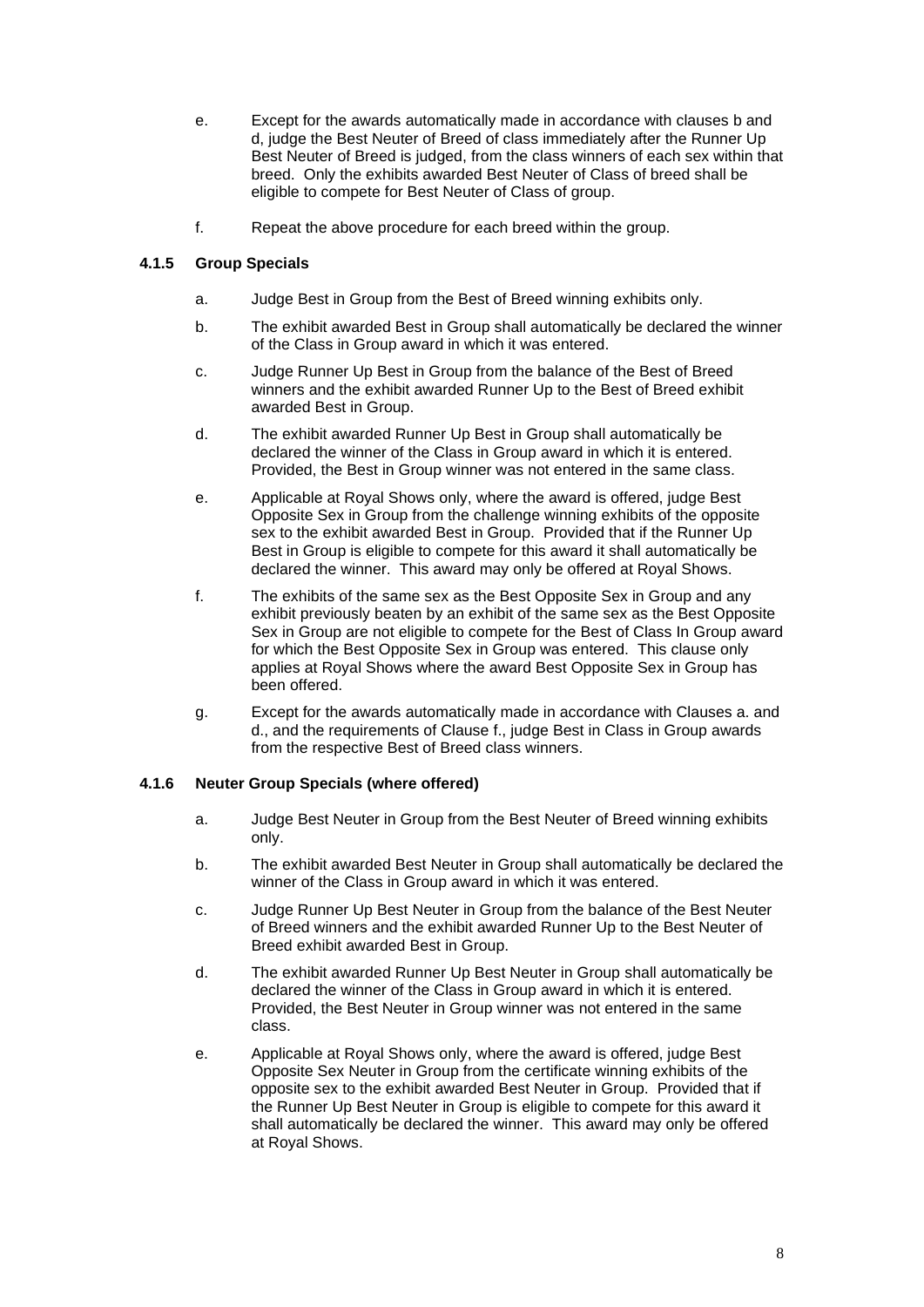- f. The exhibits of the same sex as the Best Opposite Sex Neuter in Group and any exhibit previously beaten by an exhibit of the same sex as the Best Opposite Sex Neuter in Group are not eligible to compete for the Best of Neuter Class In Group award for which the Best Opposite Sex Neuter in Group was entered. This clause only applies at Royal Shows where the award Best Opposite Sex Neuter in Group has been offered.
- g. Except for the awards automatically made in accordance with Clauses b and d, and the requirements of Clause f, judge Best in Class in Group awards from the respective Best of Breed class winners.

# <span id="page-8-0"></span>**4.1.7 General Specials**

- a. Judge Best in Show from the Best in Group winning exhibits only.
- b. The exhibit awarded Best in Show shall automatically be declared the winner of the Class in Show award in which it was entered.
- c. Judge Runner Up Best in Show from the balance of the Best in Group winners and the exhibit awarded Runner Up to the Best in Group exhibit awarded Best in Show.
- d. The exhibit awarded Runner Up Best in Show shall automatically be declared the winner of the Class in Show award in which it is entered. Provided, the Best in Show winner was not entered in the same class.
- e. Applicable at Royal Shows only, where the award is offered, judge Best Opposite Sex in Show from the Group winning exhibits and the Opposite Sex in Group winning exhibits, which are of the opposite sex to Best in Show. Provided that if the Runner Up Best in Show is eligible to compete for this award it shall automatically be declared the winner. This award may only be offered at Royal Shows.
- f. The exhibits of the same sex as the Best Opposite Sex in Show and any exhibit previously beaten by an exhibit of the same sex as the Best Opposite Sex in Show are not eligible to compete for the Best of Class in Show award for which the Best Opposite Sex in Show was entered. This clause only applies at Royal Shows where the award Best Opposite in Show has been offered.
- g. Except for the awards automatically made in accordance with clauses b and d, and the requirements of clause f, judge Best in Class in Show awards from the respective Best in Group class winners.

# <span id="page-8-1"></span>**4.1.8 Neuter General Specials (where Offered)**

- a. Judge Best Neuter in Show from the Best Neuter in Group winning exhibits only.
- b. The exhibit awarded Best Neuter in Show shall automatically be declared the winner of the Class in Show award in which it was entered.
- c. Judge Runner Up Best Neuter in Show from the balance of the Best Neuter in Group winners and the exhibit awarded Runner Up to the Best Neuter in Group exhibit awarded Best Neuter in Show.
- d. The exhibit awarded Runner Up Best Neuter in Show shall automatically be declared the winner of the Class in Show award in which it is entered. Provided, the Best Neuter in Show winner was not entered in the same class.
- e. Applicable at Royal Shows only, where the award is offered, judge Best Opposite Sex Neuter in Show from the Group winning exhibits and the Opposite Sex Neuter in Group winning exhibits, which are of the opposite sex to Best Neuter in Show. Provided that if the Runner Up Best Neuter in Show is eligible to compete for this award it shall automatically be declared the winner. This award may only be offered at Royal Shows.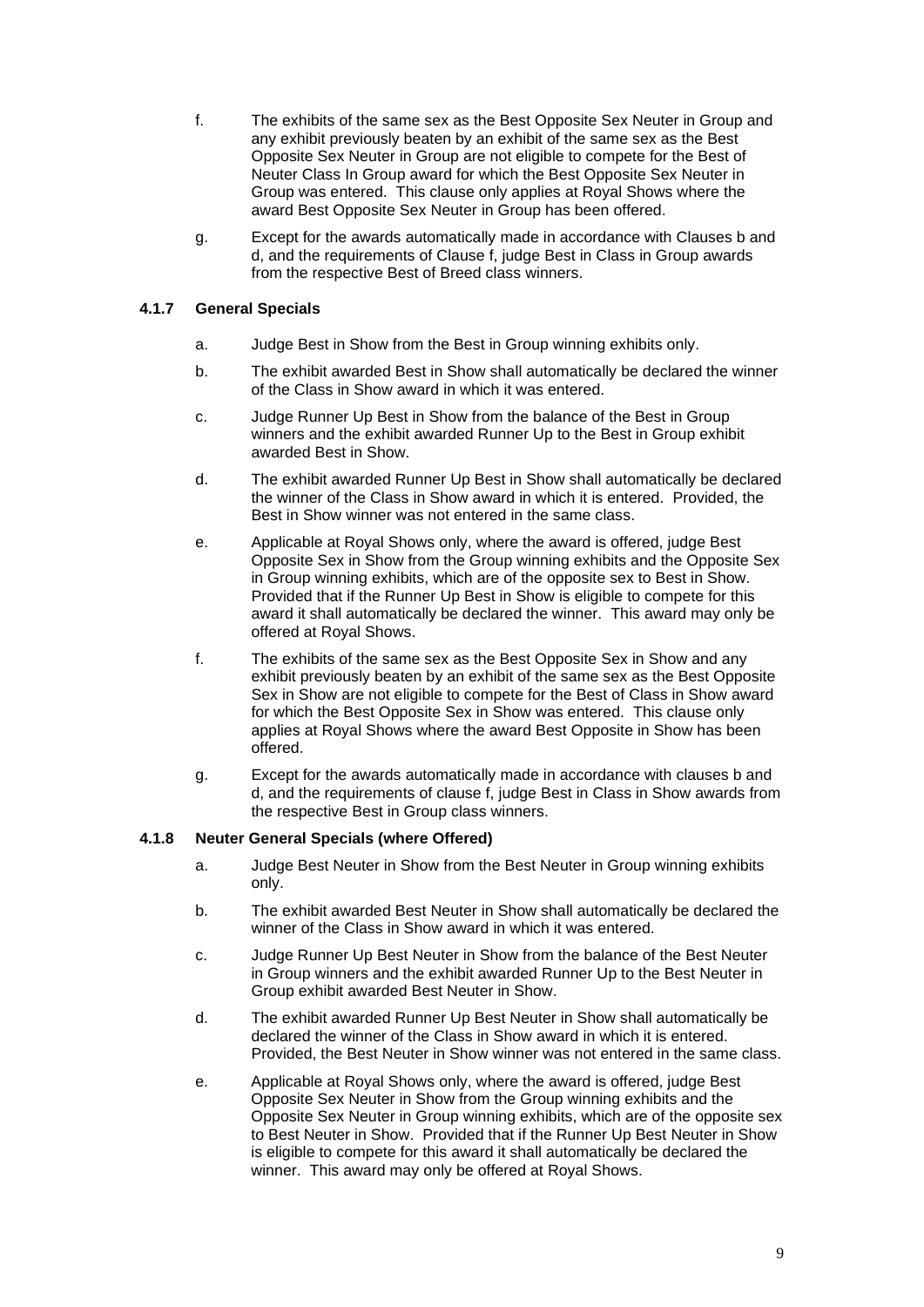- f. The exhibits of the same sex as the Best Opposite Sex Neuter in Show and any exhibit previously beaten by an exhibit of the same sex as the Best Opposite Sex Neuter in Show are not eligible to compete for the Best of Class Neuter in Show award for which the Best Opposite Sex Neuter in Show was entered. This clause only applies at Royal Shows where the award Best Opposite Neuter in Show has been offered.
- g. Except for the awards automatically made in accordance with clauses b and d, and the requirements of clause f, judge Best in Class in Show Neuter awards from the respective Best in Group Neuter class winners.

# <span id="page-9-0"></span>**4.2 Order of Judging**

The order of judging for Best Class of Breed, Best Class in Group and Best Class in Show shall be from Baby Puppy through to Open Class, except where the award is automatic. Judging of these class awards shall, in each case, take place after the judging of Best of Breed, In Group and In Show, Runner Up to these awards and best opposite if applicable. opposite if applicable. **(10/92)**

# <span id="page-9-1"></span>**4.3 Optional Order of Judging**

Effective from 1 January, 2003. At Specialist and Semi Specialist Club's Championship and Open Shows, the order of judging shall be optional, provided the order of judging is published in the Show Schedule. **(05/02)**

# <span id="page-9-2"></span>**SECTION 5**

### **5.1 Alternative In-Group and In-Show Placing System (10/99) (Amended 06/18, 5.4 – effective 01/01/19)**

### **(Alternative for Shows that only offer Best Baby Puppy, Best Puppy in Group/Show and Best Exhibit in Group/Show) (10/01)**

# **5.2 Breed Judging**

Breed judging shall be conducted in the same manner as the existing system to select Best of Breed, Best Puppy of Breed and Best Baby Puppy of Breed. **(10/11)** 

# **5.3 Group/Show Judging**

- 5.3.1 Runner-Up to Best Exhibit In Show and Runner-Up to Best Exhibit In Group are no longer to be judged. These places are to be awarded Best in Show 2nd and Best in Group 2nd.in lieu of Runner-Up and judged in accordance with 5.2.
- 5.3.2 Only Best Baby Puppy In Group and Best Puppy In Group awards will be offered. Therefore, only exhibits that have won Best Baby Puppy and Best Puppy of Breed are eligible to compete for Best Baby Puppy and Best Puppy In Group. **(10/11)**
- 5.3.3 Only Best Baby Puppy and Best Puppy In Show awards will be offered. Therefore only Best Baby Puppy and Best Puppy In Group winners are eligible to complete for Best Baby Puppy and Best Puppy In Show. **(10/11)**
- 5.3.4 Only exhibits that have won Best of Breed awards are eligible to compete for Best Exhibit In Group awards 4th, 3rd, 2nd and 1st, subject to the provision of Regulation  $(5.2)$ .
- 5.3.5 Only exhibits which have won Best Exhibit In Group shall be eligible to compete for Best Exhibit In Show awards 2nd and 1st, subject to the provision of Regulation (5.3.5).
- 5.3.6 Effective 1 July 2017 the sequence of judging Best Exhibit in Group and Best Exhibit in Show awards shall be in the following order:
	- a. Best Exhibit in Group, placed in the order of 4th, 3rd, 2nd, 1st
	- b. Best Baby Puppy in Group
	- c. Best Puppy in Group
	- d. Best Exhibit in Show, placed in the order of 2nd, 1st.
	- e. Best Baby Puppy in Show
	- f. Best Puppy in Show
- 5.3.7 Where a puppy is awarded a Best in Group/Best in Show placing in accordance with 5.3.6 a or d, the highest placed puppy shall be awarded Best Puppy in Group/Best Puppy in Show and there shall be no elimination. **(Amended 10/16, 7.5.5)**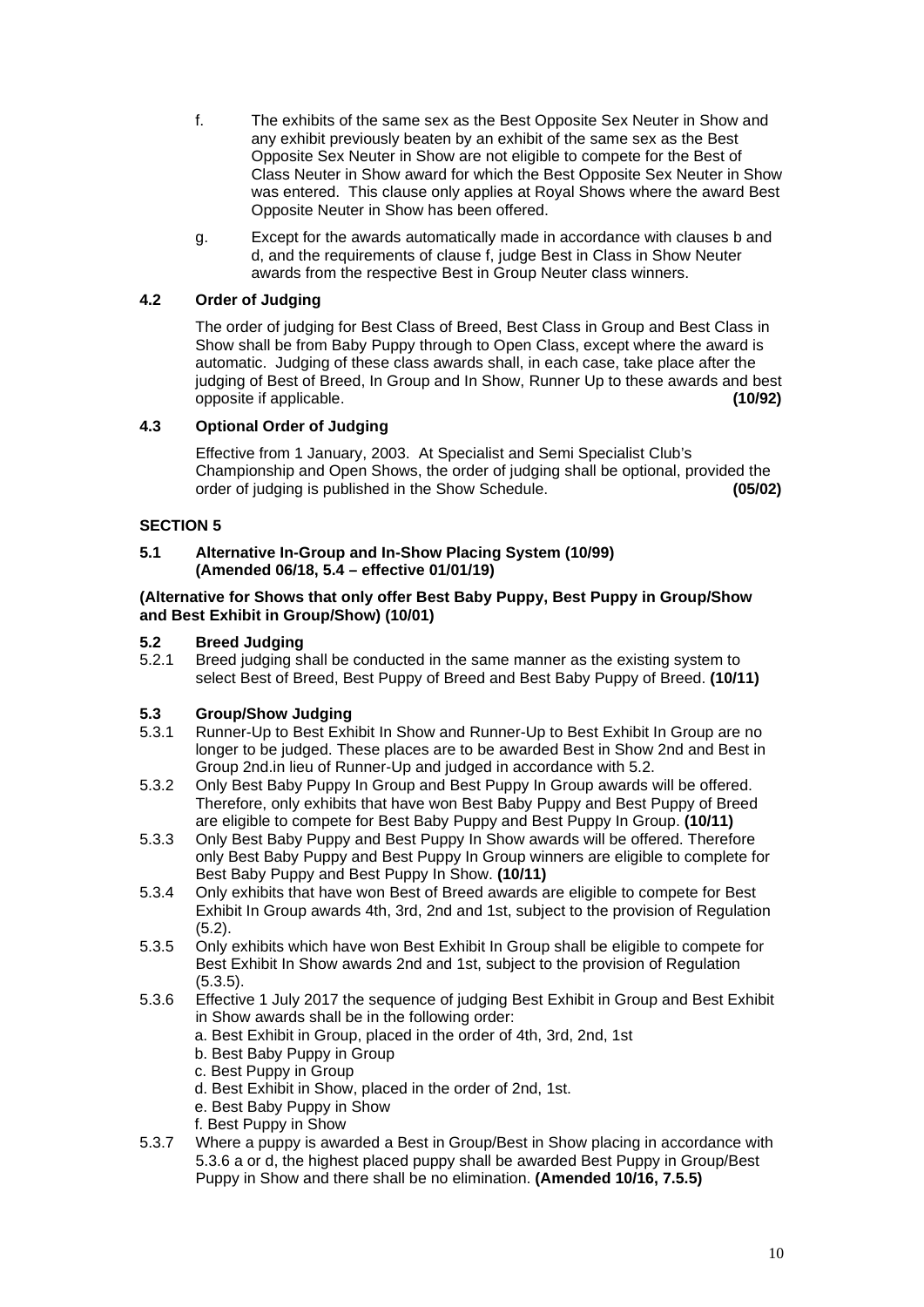# <span id="page-10-0"></span>**SECTION 6 (Added 10/17, 5.3.1 – effective 01/01/18)**

# <span id="page-10-1"></span>**6.1 Rules for the Conduct of FCI/CACIB Shows**

**This part of the Regulations is applicable only in respect of those dog shows in which a "Certificat d'Aptitude au Championnat International de Beauté de la FCI" (CACIB), award for the title "International Beauty Champion", can be awarded.**

# **At an FCI/CACIB Show ANKC Challenge Certificates counting towards the title of Australian Champion will also be awarded.**

For these events a fee is charged by the FCI for every dog appearing in the catalogue, the amount of which is to be determined by the General Assembly of the FCI. This fee is due, on receipt of the catalogues and the CACIB/Res-CACIB lists of the show in question. This fee must be paid even if no CACIB-awards are granted. (The current fee is €1.3 per dog). It is the responsibility of the Member Body or Affiliate thereof conducting the show to ensure that this fee is paid.

# <span id="page-10-2"></span>**6.2 Basics**

In accordance with the FCI Associate Member Agreement, ANKC Ltd will conduct a minimum of 2 (two) CACIB Shows per year. Notwithstanding, ANKC will consider all applications received from any Member Body of ANKC or an affiliate thereof.

ANKC Ltd are solely responsible for determining in which dog shows in Australia the competitions for the CACIB can be held. These shows, which will also have been sanctioned by the FCI, must be indicated and designated as follows: "International Dog Show with attribution of the CACIB of the FCI". The catalogue of these shows must be clearly marked with the FCI-logo and the following expression: "Fédération Cynologique Internationale (FCI)".

# <span id="page-10-3"></span>**6.3 Applications**

Applications to have a CACIB International Dog Show sanctioned by ANKC Ltd, and subsequently by the FCI, must be sent in the first instance to the Member Body of ANKC Ltd where the show is planned to be held, no later than 18 months prior to the intended show date and, if the application is supported by that Member Body, is then to be forwarded to ANKC Ltd for consideration. If approved by ANKC Ltd the application is then to be forwarded to the General Secretariat of the FCI no later than 12 months prior, and no earlier than four calendar years prior, to the proposed date of the show.

# <span id="page-10-4"></span>**6.4 Restrictions**

Only one CACIB can be awarded in each sex, in every recognised breed and breed variety in accordance with the FCI Breed Nomenclature- on the same day and at the same place.

No other CACIB show can be held the same days as a World or Section show takes place on that particular continent. Exceptional cases will be dealt with by the FCI General Committee.

If a show has to be cancelled because of force majeure or extreme weather conditions the organiser is recommended to partly refund the entry fees that have been paid, based on its own existing rules. The FCI will only authorize CACIB shows to be held on the same day provided that these events are held at a distance of at least 300 km. In case this distance is less than 300 km, the approval can be given provided that the organiser who first submitted an application gives his consent to the second applicant. In this case, appropriate dividing up of the FCI groups according to the FCI Breed Nomenclature, taking the show venues and days into consideration, is recommended.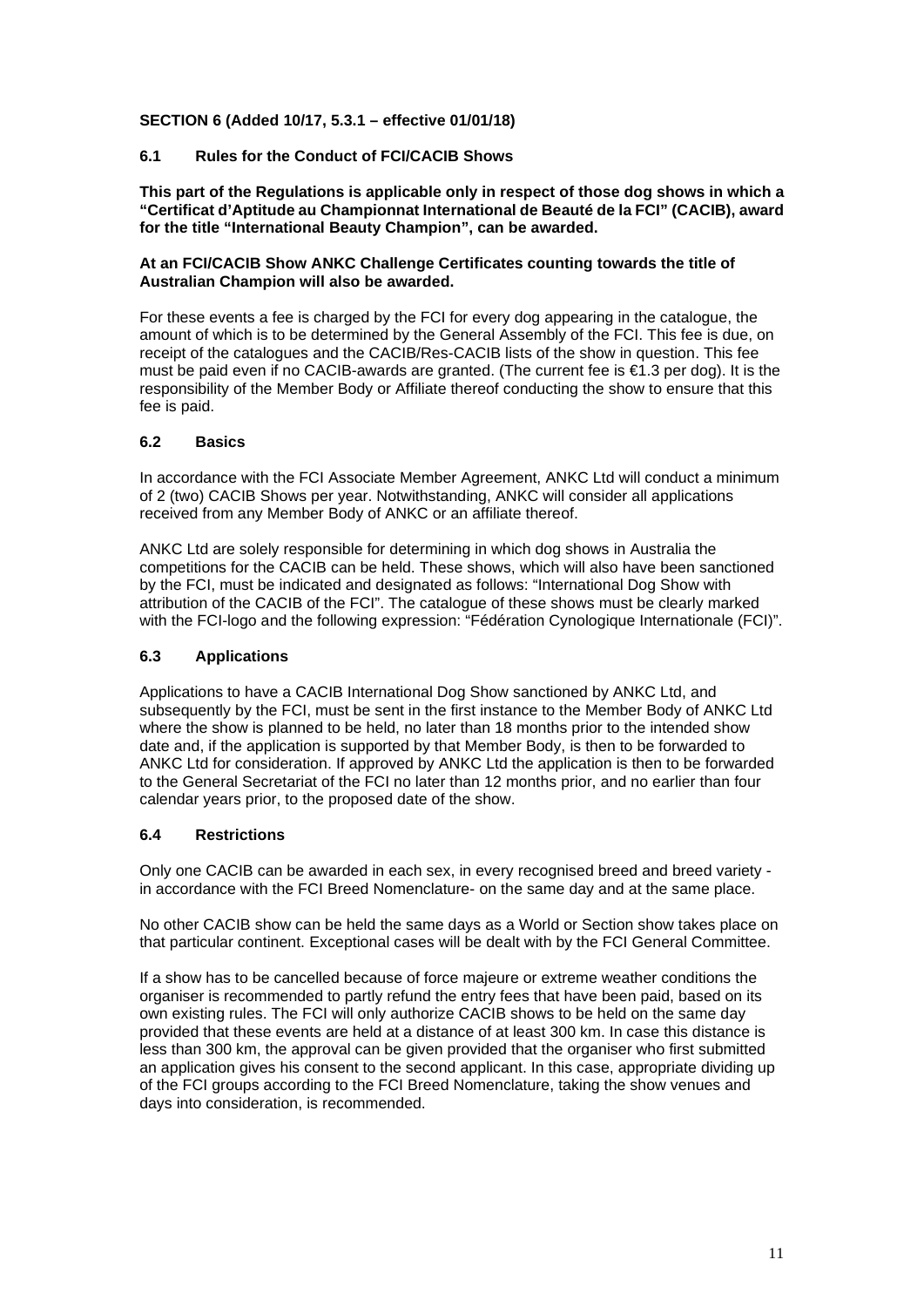At CACIB shows a breed must be judged, if possible, in one single day and the breeds of the same FCI group should also be judged in one day. However, it is possible to divide the groups over two days if needed for organisational reasons. The decision regarding sanctioning CACIB shows is the responsibility of the Executive Director of the FCI.

# <span id="page-11-0"></span>**6.5 Special Requirements / Admission of Dogs**

The dogs' welfare and health must be of UTMOST PRIORITY at all dog shows.

The organisers are requested to add the following message in the show catalogue, giving it sufficient visibility: The exhibitors are responsible for the welfare of the dogs at an FCI international dog show. It is forbidden to expose a dog to a situation that can be dangerous for its health and welfare, such as for example leaving it in the car in excessively hot or cold weather and/or treating it in a cruel manner.

The organisers must ensure that the only breeds that will be shown are those for which breed standards have been definitively or provisionally accepted by the FCI and which are registered with the studbook or with the appendix to the studbook (waiting list) of an FCI member country. The same will apply to a non-FCI member country whose studbook is, however, recognized by the FCI. Breeds that are not yet recognized (neither definitively nor provisionally) by the FCI, must be recognized at a national level and have pedigrees issued by a national kennel club that is a member or a contract partner of the FCI. These breeds cannot be incorporated in any group (they have to appear in a special section of the catalogue called "breeds not recognized by the FCI") and they are not eligible for the CACIB and for the various FCI titles. In addition, they cannot compete in the Best in Group finals. The normal FCI fee has to be paid also for each dog of these breeds. At all shows in which the CACIB of the FCI is awarded, the division into groups must be in accordance with the current FCI Breed Nomenclature. In case this ruling would not be observed, the FCI reserves the right to refuse future authorizations to award the CACIB at international shows.

These groups are as follows:

**Group 1** Sheepdogs and Cattle- Dogs (except Swiss Cattle Dogs)

- **Group 2** Pinschers and Schnauzers Molossoid Breeds Swiss Mountain and Cattle Dogs **Group 3** Terrier Group
- **Group 4** Dachshunds

**Group 5** Spitz and Primitive Types

**Group 6** Scenthounds and related breeds

**Group 7** Pointing dogs

**Group 8** Retrievers – flushing dogs – water dogs

**Group 9** Companion and toy dogs

**Group 10** Sighthounds

At all shows with few entries the organisers are allowed to have different groups judged together in the ring of honour for "Best in Group" competitions; however this does not apply to World and Section Shows.

In accordance with the above provision, at FCI/CACIB Shows conducted in Australia the following groups may be utilized:

**Group 1** Sheepdogs and Cattle- Dogs (except Swiss Cattle Dogs)

**Group 2** Pinschers and Schnauzers – Molossoid Breeds - Swiss Mountain and Cattle Dogs

**Group 3** Terrier Group

**Combined Group 4** Dachshunds **Group 6** Scenthounds and related breeds **Group 10 Sighthounds** 

**Group 5** Spitz and Primitive Types

**Combined Group 7** Pointing dogs Group **8** Retrievers – Flushing dogs – Water dogs

**Group 9** Companion and Toy dogs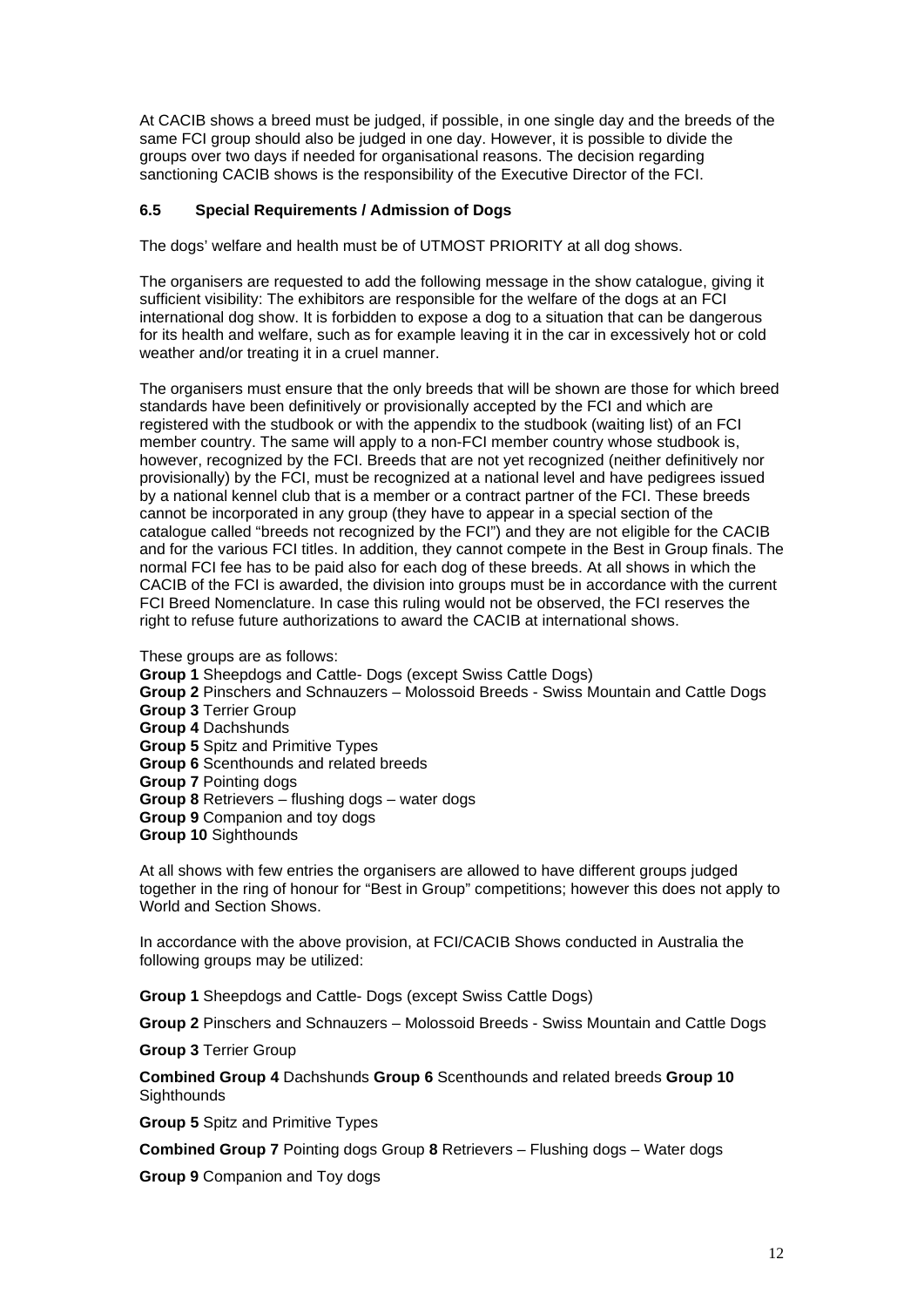# **Note:**

Tibetan Mastiff

- 1. In accordance with the terms of the Associate Membership between ANKC and FCI all ANKC CACIB shows are to be conducted under FCI regulations including group nomenclature and breed standards for the duration of the event. This includes the awarding of National Challenge Certificates.
- 2. At ANKC CACIB shows clubs hosting the event will have the option of utilizing the 10 FCI Groups or combining the 10 FCI Groups into the 7 Groups as nominated in Clause 6.5 of these regulations. No other combinations may be utilized.

For ANKC/CACIB Shows **only** the following breeds/groups will apply.

| oroup + oncepacyo and oams Dogo (cheepi omiss oams Dogo) |                                   |                                      |  |
|----------------------------------------------------------|-----------------------------------|--------------------------------------|--|
| Australian Cattle Dog                                    | Australian Kelpie                 | Australian Shepherd                  |  |
| Australian Stumpy Tail Cattle<br>Dog                     | <b>Bearded Collie</b>             | Belgian Shepherd Dog,<br>Groenendael |  |
| Belgian Shepherd Dog,<br>Laekenois                       | Belgian Shepherd Dog,<br>Malinois | Belgian Shepherd Dog,<br>Tervueren   |  |
| Bergamasco Shepherd                                      | <b>Border Collie</b>              | Bouvier des Flandres                 |  |
| <b>Briard</b>                                            | Collie (Rough)                    | Collie (Smooth)                      |  |
| Dutch Shepherd                                           | German Shepherd Dog               | German Shepherd Dog (LSC)            |  |
| Komondor                                                 | Kuvasz                            | Maremma Sheepdog                     |  |
| Old English Sheepdog                                     | Polish Lowland Sheepdog           | Puli                                 |  |
| Pumi                                                     | Pyrenean Sheepdog<br>(Longhaired) | Schipperke                           |  |
| Shetland Sheepdog                                        | Tatra Shepherd Dog                | Welsh Corgi (Cardigan)               |  |
| Welsh Corgi (Pembroke)                                   | White Swiss Shepherd              |                                      |  |

# **Group 1- Sheepdogs and Cattle- Dogs (except Swiss Cattle Dogs)**

| Group 2 - Pinschers and Schnauzers - Molossoid Breeds - Swiss Mountain and<br><b>Cattle Dogs</b> |                            |                              |  |
|--------------------------------------------------------------------------------------------------|----------------------------|------------------------------|--|
| Affenpinscher                                                                                    | Bernese Mountain Dog       | Boxer                        |  |
| British Bulldog                                                                                  | <b>Bullmastiff</b>         | Cane Corso                   |  |
| Caucasian Shepherd Dog                                                                           | Central Asian Shepherd Dog | Dobermann                    |  |
| Dogue de Bordeaux                                                                                | Estrela Mountain Dog       | German Pinscher              |  |
| Great Dane                                                                                       | Kangal Shepherd Dog        | Landseer ECT                 |  |
| Leonberger                                                                                       | Mastiff                    | Miniature Pinscher           |  |
| Neapolitan Mastiff                                                                               | Newfoundland               | <b>Pyrenean Mastiff</b>      |  |
| Pyrenean Mountain Dog                                                                            | Rottweiler                 | <b>Russian Black Terrier</b> |  |
| Schnauzer                                                                                        | Schnauzer (Giant)          | Schnauzer (Miniature         |  |
| Shar Pei                                                                                         | Spanish Mastiff            | <b>St Bernard</b>            |  |

| <b>Group 3 - Terriers</b> |                                 |                                        |
|---------------------------|---------------------------------|----------------------------------------|
| Airedale Terrier          | American Staffordshire Terrier  | Australian Silky Terrier               |
| <b>Australian Terrier</b> | <b>Bedlington Terrier</b>       | <b>Border Terrier</b>                  |
| <b>Bull Terrier</b>       | <b>Bull Terrier (Miniature)</b> | <b>Cairn Terrier</b>                   |
| Cesky Terrier             | Dandie Dinmont Terrier          | English Toy Terrier (Black and<br>Tan) |
| Fox Terrier (Smooth)      | Fox Terrier (Wire)              | <b>German Hunting Terrier</b>          |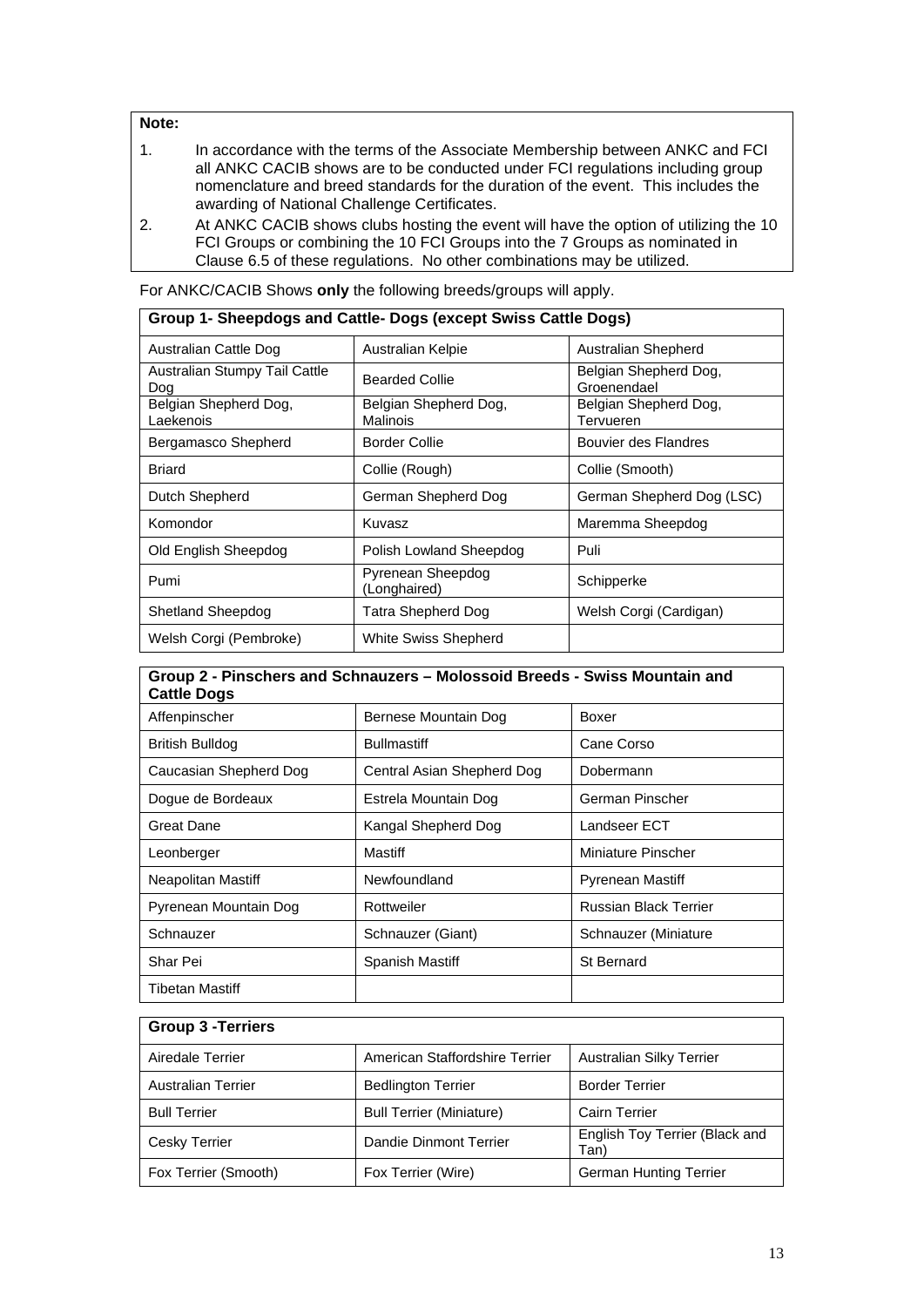| Glen of Imaal Terrier       | <b>Irish Terrier</b>              | <b>Jack Russell Terrier</b>   |
|-----------------------------|-----------------------------------|-------------------------------|
| <b>Kerry Blue Terrier</b>   | <b>Lakeland Terrier</b>           | <b>Manchester Terrier</b>     |
| <b>Norfolk Terrier</b>      | Norwich Terrier                   | <b>Parson Russell Terrier</b> |
| <b>Scottish Terrier</b>     | Sealyham Terrier                  | <b>Skye Terrier</b>           |
| Soft Coated Wheaten Terrier | <b>Staffordshire Bull Terrier</b> | <b>Welsh Terrier</b>          |
| West Highland White Terrier | <b>Yorkshire Terrier</b>          |                               |

| <b>Group 4 - Dachshunds</b> |                            |                            |
|-----------------------------|----------------------------|----------------------------|
| Dachshund (Standard Long    | Dachshund (Miniature Long) | Dachshund (Standard Smooth |
| Haired)                     | Haired)                    | Haired)                    |
| Dachshund (Miniature Smooth | Dachshund (Standard Wire   | Dachshund (Miniature Wire  |
| Haired)                     | Haired)                    | Haired)                    |

| <b>Group 5 - Spitz and Primitive Types</b> |                               |  |  |
|--------------------------------------------|-------------------------------|--|--|
| Akita (Japanese)                           | Alaskan Malamute              |  |  |
| Canaan Dog                                 | Chow Chow                     |  |  |
| Finnish Lapphund                           | Finnish Spitz                 |  |  |
| German Spitz (Mittel)                      | Ibizan Hound                  |  |  |
| Japanese Spitz                             | Karelian Bear Dog             |  |  |
| Norwegian Buhund                           | Norwegian Elkhound            |  |  |
| Peruvian Hairless Dog (Large)              | Peruvian Hairless Dog (Small) |  |  |
| Pomeranian                                 | Portuguese Podengo (Large)    |  |  |
| Portuguese Podengo (Small)                 | Samoyed                       |  |  |
| Siberian Husky                             | Swedish Lapphund              |  |  |
| Xoloitzcuintle (Miniature)                 | Xoloitzcuintle (Intermediate) |  |  |
|                                            |                               |  |  |
|                                            |                               |  |  |

| <b>Group 6 Scenthounds and Related breeds</b> |                              |                              |  |
|-----------------------------------------------|------------------------------|------------------------------|--|
| Basset fauve de Bretagne                      | <b>Basset Hound</b>          | Beagle                       |  |
| <b>Black and Tan Coonhound</b>                | Bloodhound                   | Dalmatian                    |  |
| Foxhound                                      | Grand Basset Griffon Vendéen | Hamiltonstövare              |  |
| Harrier                                       | Otterhound                   | Petit Basset Griffon Vendéen |  |
| Rhodesian Ridgeback                           |                              |                              |  |

# **Group 7 Pointing Dogs**

| Bracco Italiano                   | <b>Brittany</b>                  | <b>English Setter</b>      |
|-----------------------------------|----------------------------------|----------------------------|
| <b>German Shorthaired Pointer</b> | <b>German Wirehaired Pointer</b> | <b>Gordon Setter</b>       |
| Hungarian Viszla                  | Hungarian Wirehaired Vizsla      | Irish Red and White Setter |
| <b>Irish Setter</b>               | Italian Spinone                  | Large Munsterlander        |
| Pointer                           | Weimaraner (Short-haired)        | Weimaraner (Long-Haired)   |
| Wirehaired Slovakian Pointer      |                                  |                            |

┑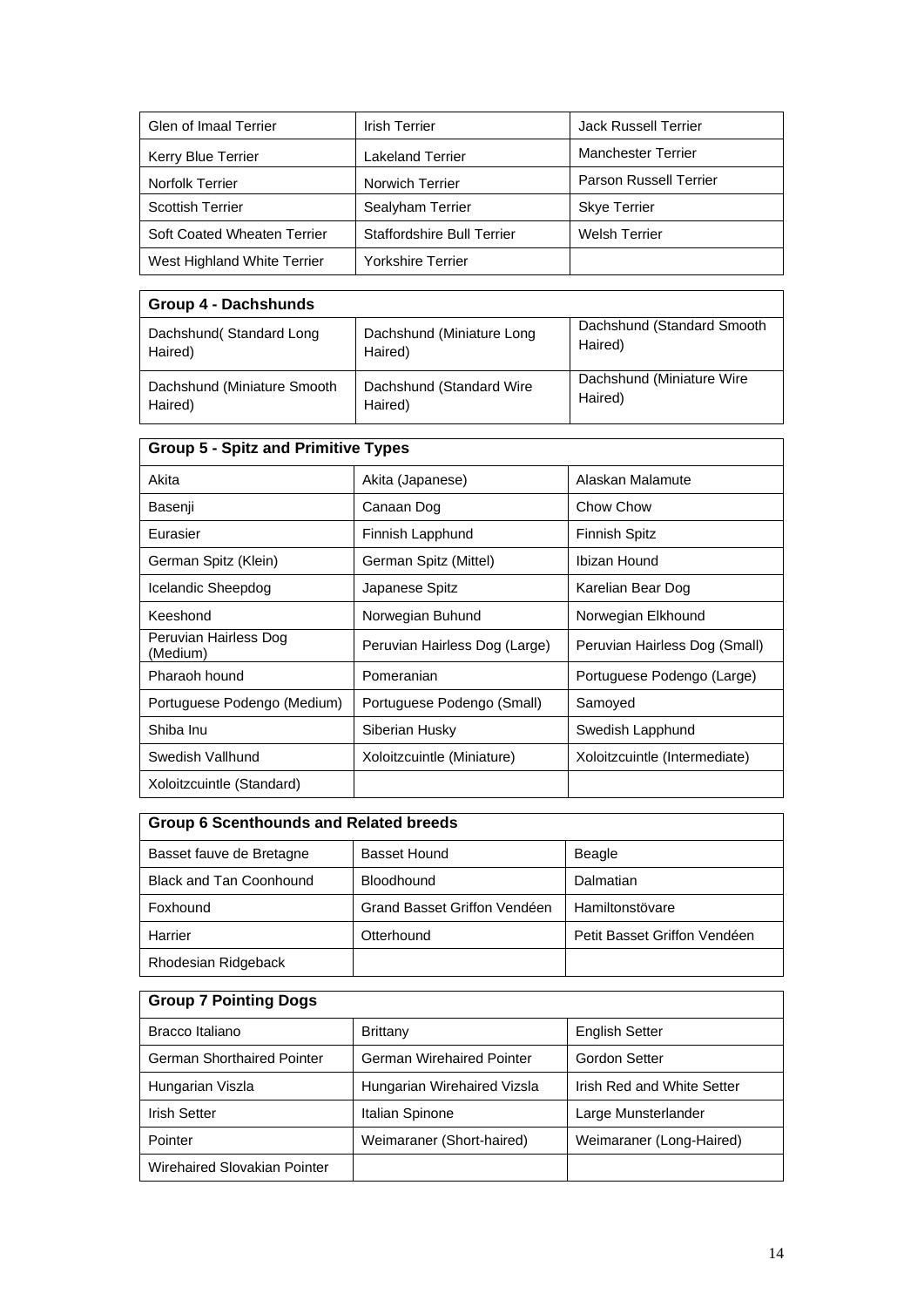| Group 8 Retrievers - Flushing Dogs - Water Dogs |                               |                          |
|-------------------------------------------------|-------------------------------|--------------------------|
| Chesapeake Bay Retriever                        | <b>Clumber Spaniel</b>        | <b>Cocker Spaniel</b>    |
| Cocker Spaniel (American)                       | <b>Curly Coated Retriever</b> | English Springer Spaniel |
| <b>Field Spaniel</b>                            | <b>Flat Coated Retriever</b>  | Golden Retriever         |
| Irish Water Spaniel                             | Labrador Retriever            | Lagotto Romagnolo        |
| Nova Scotia Duck Tolling<br>Retriever           | Portuguese Water Dog          | Spanish Water Dog        |
| Sussex Spaniel                                  | Welsh Springer Spaniel        |                          |

| <b>Group 9 Companion and Toy Dogs</b> |                           |                               |
|---------------------------------------|---------------------------|-------------------------------|
| <b>Bichon Frise</b>                   | <b>Boston Terrier</b>     | Cavalier King Charles Spaniel |
| Chihuahua, Long Coat                  | Chihuahua, Smooth Coat    | Chinese Crested Dog           |
| Coton de Tulear                       | French Bulldog            | <b>Griffon Bruxellois</b>     |
| Havanese                              | Japanese Chin             | King Charles Spaniel          |
| Lhasa Apso                            | Lowchen                   | Maltese                       |
| Papillon                              | Pekingese                 | Poodle (Standard)             |
| Poodle(Miniature)                     | Poodle (Toy)              | Pug                           |
| Russian Toy (Smooth Haired)           | Russian Toy (Long Haired) | Shih Tzu                      |
| <b>Tibetan Spaniel</b>                | <b>Tibetan Terrier</b>    |                               |

| <b>Group 10 Sighthounds</b> |           |                 |
|-----------------------------|-----------|-----------------|
| Afghan Hound                | Azawakh   | Borzoi          |
| Deerhound                   | Greyhound | Irish Wolfhound |
| Italian Greyhound           | Saluki    | Sloughi         |
| Whippet                     |           |                 |

| Unclassified - Breeds not recognized by the FCI (Not eligible for CACIB or Best in<br>Group) |                                                            |
|----------------------------------------------------------------------------------------------|------------------------------------------------------------|
| American Hairless Terrier                                                                    | To be exhibited in Group 3 Ring                            |
| Anatolian Shepherd Dog                                                                       | To be exhibited in Group 2 Ring                            |
| <b>Tenterfield Terrier</b>                                                                   | To be exhibited in Group 3 Ring                            |
| <b>Bluetick Coonhound</b>                                                                    | To be exhibited in Combined Groups 4, 6 & 10 (Hounds) Ring |

# <span id="page-14-0"></span>**6.6 Classes**

The decisive date for age is the day the dog is shown. Only the following classes are recognized at ANKC /CACIB shows sanctioned by the FCI:

**Baby Puppy** For dogs aged three and under six months.

**Classes in which the CACIB cannot be awarded:**

**Minor Puppy** For dogs aged six and under nine months.

**Puppy** For dogs aged six and under twelve months.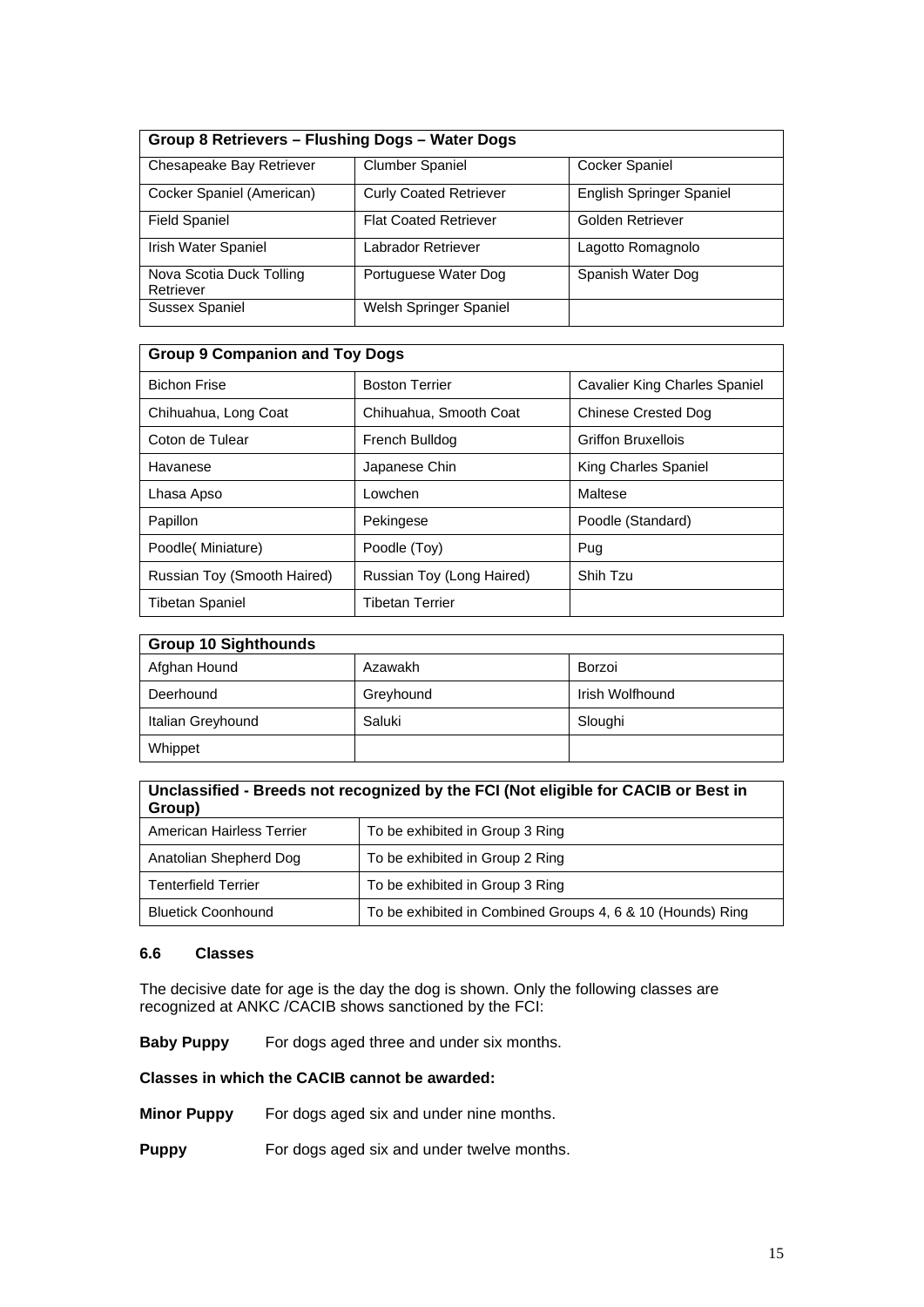#### **Classes in which the CACIB can be awarded**:

| <b>Junior</b>       | For dogs aged nine and under eighteen months. (providing the winner is<br>over 15 months of age)                                                                                                                                                                                      |
|---------------------|---------------------------------------------------------------------------------------------------------------------------------------------------------------------------------------------------------------------------------------------------------------------------------------|
| <b>Intermediate</b> | For dogs aged eighteen and under thirty-six months.                                                                                                                                                                                                                                   |
| Open                | For dogs 15 months and over that are not Champions                                                                                                                                                                                                                                    |
| Champion            | To enter a dog in Champion Class, the title must have been confirmed by<br>the issue of a Registered Pedigree Certificate with the title added by the<br>day of the official closing date of entries; a Champion that has not attained<br>15 months of age may not be awarded a CACIB |

### <span id="page-15-0"></span>**6.7 Qualifications and Placings**

The qualifications given by the judges must correspond to the following definitions:

**EXCELLENT** may only be awarded to a dog over 9 months of age which comes very close to the ideal standard of the breed, which is presented in excellent condition, displays a harmonious, well-balanced temperament, is of high class and has excellent posture. Its superior characteristics in respect of its breed permit that minor imperfections can be ignored; it must however have the typical features of its sex.

**VERY GOOD** may only be awarded to a dog over 9 months of age that possesses the typical features of its breed, which has well-balanced proportions and is in correct condition. A few minor faults may be tolerated. This award can only be granted to a dog that shows class.

**GOOD** is to be awarded to a dog over 9 months of age that possesses the main features of its breed. The good points should outweigh the faults so that the dog can be considered a good representative of its breed.

**SUFFICIENT** should be awarded to a dog which corresponds adequately to its breed, without possessing the generally accepted characteristics or whose physical condition leaves a lot to be desired.

The four best dogs in each class are placed provided that they have been awarded at least the qualification "**VERY GOOD".**

#### <span id="page-15-1"></span>**6.8 Titles, Awards and Main Ring Competitions**

#### **CACIB – Certificat d'Aptitude au Championnat International de Beauté de la FCI**

The only dogs which can be taken into consideration for the CACIB are the 1<sup>st</sup> Place Winners who have been awarded "EXCELLENT" in Junior, Intermediate, Open, and Champion class and are over 15 months of age.

The Reserve CACIB is awarded to the second best dog which was given the qualification "EXCELLENT" from the above mentioned classes. The dog placed second in the class where the CACIB winner comes from can compete for the Reserve CACIB, if awarded excellent. It is not compulsory to award the Reserve CACIB.

As the ANKC Challenge Certificate is a national award, ANKC Regulations decide in which classes and to which dogs this certificate can be awarded.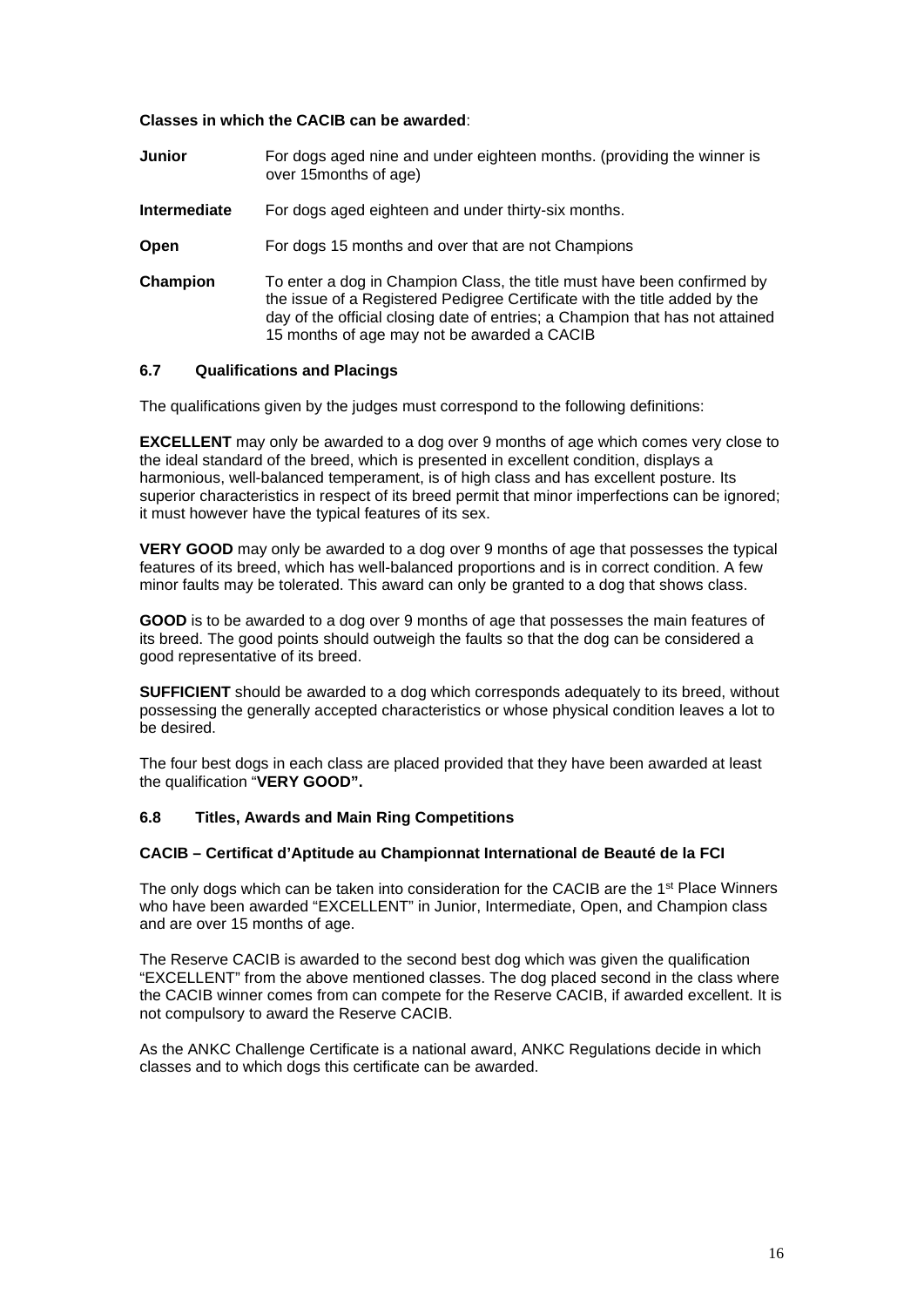# **Judging Procedure for "International Dog Shows with attribution of the CACIB of the FCI".**

The 1st Placed Dogs in Minor Puppy, Puppy, Junior, Intermediate, Open and Champion will compete for the ANKC Challenge Certificate, if the dog that is awarded the Challenge Certificate is 15 months of age or over it will automatically receive the CACIB, providing that it has been graded Excellent.

If the Challenge Winner is from the Minor or Puppy Class the 1st placed dogs in Junior Intermediate, Open and Champion will compete for the CACIB providing that they have been graded excellent and in the case of the junior is over 15months of age.

# **Best of Breed (BOB)**

The Challenge winner from both sexes, will compete for Best of Breed (BOB).

The Class in Breed Awards will be conducted as at ANKC Championship Shows the BOB will Automatically take the award for their respective class.

#### **Best in Group**

The Best of Breeds will compete for Best in Group, there will be four (4) Group Placings announced in the order 4, 3, 2 & 1.

The Class in Group Awards will be conducted as at ANKC Championship Shows the four (4) Group Placings will automatically take the award for their respective classes.

#### **Best in Show**

The Best in Groups will compete for Best in Show; there will be four (4) In Show Placing's announced in the order 4, 3, 2 & 1.

The Class in Show Awards will be conducted as at ANKC Championship Shows the four (4) In Show Placings will Automatic ally take the award for their respective classes.

# <span id="page-16-0"></span>**SECTION 7**

# <span id="page-16-1"></span>**7.1 Awards & Titles**

- 7.1.1 Where a financial member of an ANKC Ltd Member Body competes at a sanctioned show, whether All Breeds or Specialist Breed, that financial member shall be entitled to receive any normally recognized 'in show' and/or 'in group' award. **(09/87, 2(e))**
- 7.1.2 Where a first place is not awarded, at class level, then all other placings must be withheld. withheld. **(04/81)**
- 7.1.3 Where a Championship Show only offers Baby Puppy /Puppy in Group/Show and no other in show class entry awards, they may offer 4th,  $3<sup>rd</sup>$ ,  $2<sup>nd</sup>$  and 1st in group and in show awards. show awards.
- 7.1.4 Where only class 18/18A are offered only Best and Reserve Neuter in Breed/Group/Show are to be awarded and not Open Neuter in Breed/Group/Show.

# <span id="page-16-2"></span>**7.2 Challenge Certificates**

7.2.1 Where a Challenge Certificate winner is found to be ineligible for the Challenge award, the Reserve Challenge winner shall be awarded the Challenge and points,<br>less one for the ineligible exhibit. (05/90. 2.7.1) less one for the ineligible exhibit.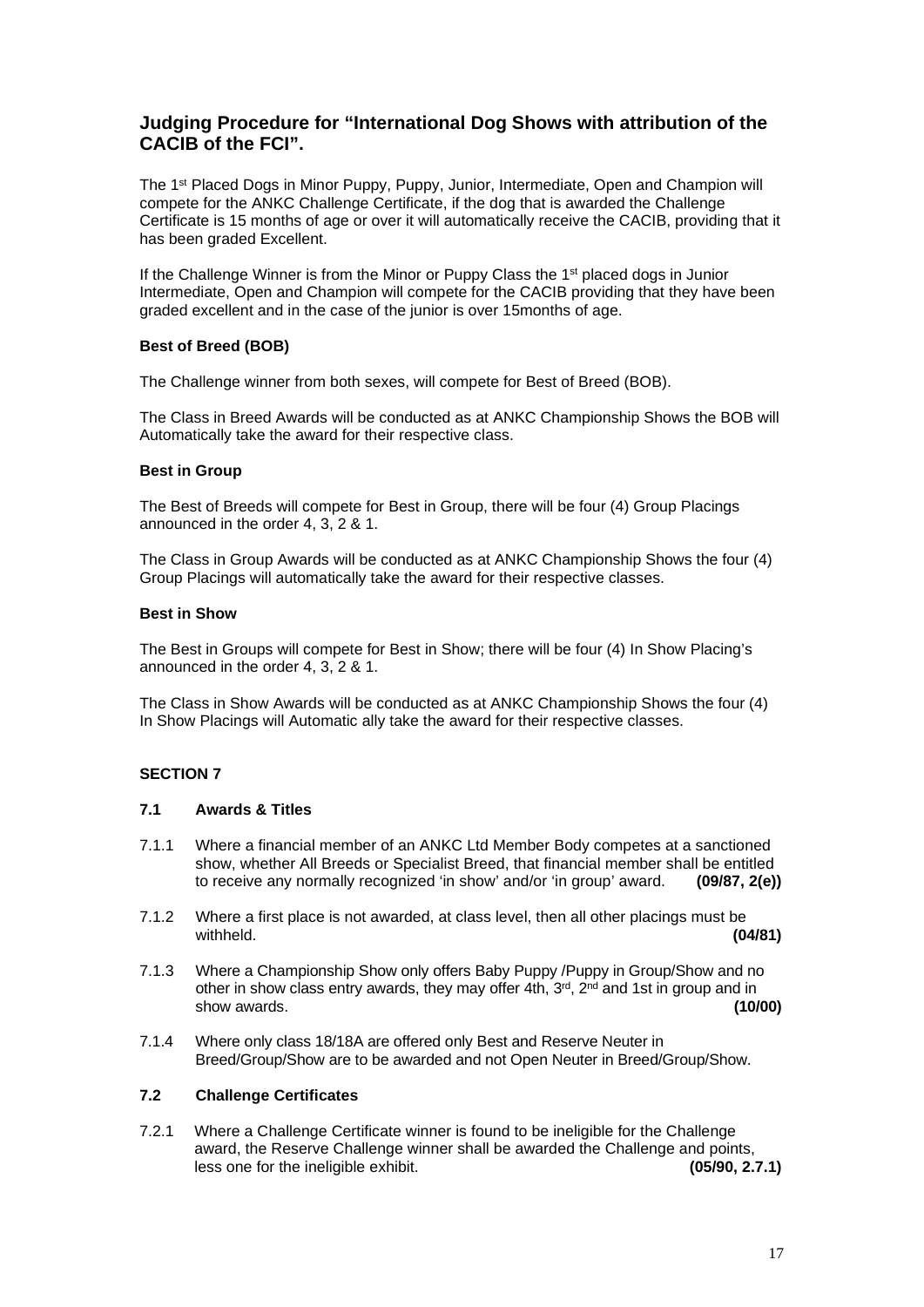- 7.2.2 Where a Best of Breed winner does not compete for Best Exhibit in Group or Best Exhibit in Show for which it is eligible, the Best of Breed Challenge Certificate shall be cancelled. **(10/99)**
- 7.2.3 No Challenge Certificate shall be issued at Shows unless the Judge has been<br>approved by the ANKC Ltd. approved by the ANKC Ltd.

# <span id="page-17-0"></span>**7.3 Neuter Certificates (Added 10/09, 8.9) (Amended 10/13 – 5.6.4)**

- 7.3.1 Where a Neuter Certificate winner is found to be ineligible for the award; the Reserve winner shall be awarded the Certificate and points, less one for the ineligible exhibit.
- 7.3.2 Where a Best Neuter of Breed winner does not compete for Best Neuter Exhibit in Group or Best Neuter Exhibit in Show for which it is eligible, the Neuter Best of Breed Certificate shall be cancelled.

# <span id="page-17-1"></span>**7.4 Championship Points System (05/99) (10/11) (10/17)**

- 7.4.1 The owner of a dog registered with the ANKC Ltd which:
	- a. Wins not fewer than four Challenge Certificates/Best of Breed Certificates under not fewer than four different Judges at four different exhibitions; and (**10/99)**
	- b. Gains a total of 100 points; may apply for such dog to be known as a Champion.
- 7.4.2 Points shall be allotted for exhibits six (6) months of age and over exhibited in a General Class as follows:
	- **a. Challenge Certificate winner – Dogs** Five (5) points plus one (1) point for each dog of the breed exhibited at the fixture.
	- **b. Challenge Certificate winner – Bitches** Five (5) points plus one (1) point for each bitch of the breed exhibited at the fixture.
	- **c. Best of Breed Certificate winner** Five (5) points plus one (1) point for each dog and bitch of the breed exhibited at the fixture.
	- **d. Best in Group winner** Each winner of the recognized seven (7) groups – five (5) points plus one (1) point for each dog and bitch exhibited in the Group at the fixture.
	- **e. Runner up to Best in Group** Each winner of the recognized seven (7) groups – five (5) points plus one (1) point for each dog and bitch exhibited in the Group at the fixture to a maximum of fifteen points (15) or ten (10) points less than the Best in Group Winner.
	- **f. Best in Show winner** Five (5) points plus one (1) point for each dog and bitch exhibited in the Show.
	- **g. Runner up to Best in Show** The Runner up to Best in Show winner - ten (10) points less than the Best in Show Winner. **(Added 10/17, 6.1.2 – effective 01/01/18)**
- 7.4.3 The points awarded under (a), (b), (c), (d) and (f) above shall not accumulate and shall, in no case, exceed twenty-five (25) points at any one Show for Best of Breed, Best in Group or Best in Show.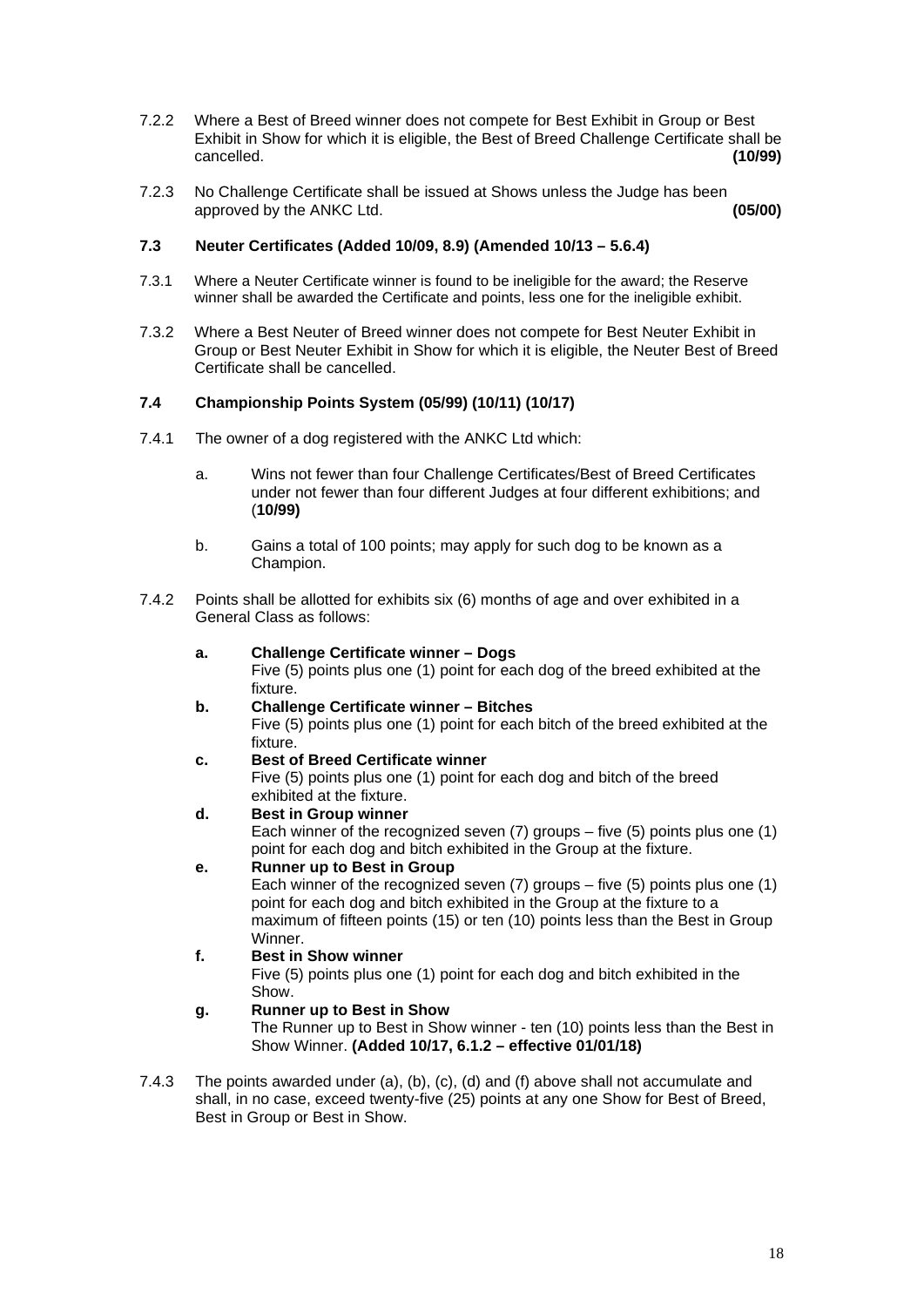- 7.4.3.1 The points awarded under (a), (b), (c), (d), (e) and (g) above shall not accumulate and shall, in no case, exceed fifteen (15) points at any one Show for Runner Best in Group or **Runner Up to Best Exhibit in Show**. If Breed points account for more than 15 points, no additional points will be allocated. **(Amended 10/17, 6.1.2 – effective 01/01/18)**
- 7.4.4 At shows conducted under the conditions of SECTION 5 5.1 Alternative In-Group and In-Show Placing System, the points awarded under (e) and (g) above will be awarded to In Group 2nd and In Show 2nd. **(Added 10/17, 6.1 – effective 01/01/18)**

# <span id="page-18-0"></span>**7.5 Neuter Championship Points System (Added 10/15, 7.5.9)**

- 7.5.1 The owner of a neutered dog registered with the ANKC Ltd which:
	- a. Wins not fewer than four Neuter Certificates/Best Neuter of Breed Certificates under not fewer than four different Judges at four different exhibitions; and
	- b. Gains a total of 100 points, may apply for such dog to be known as a Neuter Champion.
- 7.5.2 Points shall be allotted for exhibits six (6) months of age and over exhibited in a Neuter Class as follows:

### a. **Neuter Certificate winner – Dogs:**

Five (5) points plus one (1) point for each Neutered dog of the breed exhibited at the fixture.

### b. **Neuter Certificate winner – Bitches:**

Five (5) points plus one (1) point for each Neutered bitch of the breed exhibited at the fixture.

#### c. **Best of Neuter Certificate winner** Five (5) points plus one (1) point for each neuter dog and bitch of the breed exhibited at the fixture.

# d. **Best Neuter In Group winner**

Each Neuter winner of the recognised seven (7) groups – five (5) points plus one (1) point for each Neuter dog and bitch exhibited in the Group at the fixture.

#### e. **Best Neuter In Show winner**  The winner of the Best Neuter in Show Award Five (5) points plus one (1)

point for each Neuter dog and bitch exhibited in the Show

- 7.5.3 The points awarded under (a), (b), (c), (d) and (e) above shall not accumulate and shall, in no case, exceed twenty-five (25) points at any one Show.
- 7.5.4 Only points accrued as a Neutered dog will be accepted towards the Neuter Champion title.
- 7.5.5 A dog who has gained the title of Champion or Grand Champion prior to being entered on the ANKC Ltd Main register as Neutered, shall retain such titles in addition to Neutered Champion. These titles shall have precedence and shall appear in front of the Neuter Champion title in the dogs registered name.
- 7.5.6 The title of Neuter Champion shall fulfill the Conformation Title requirements for Dual and Triple Championships.
- 7.5.7 5 year moratorium imposed on any changes to the Neutered Championship Points System.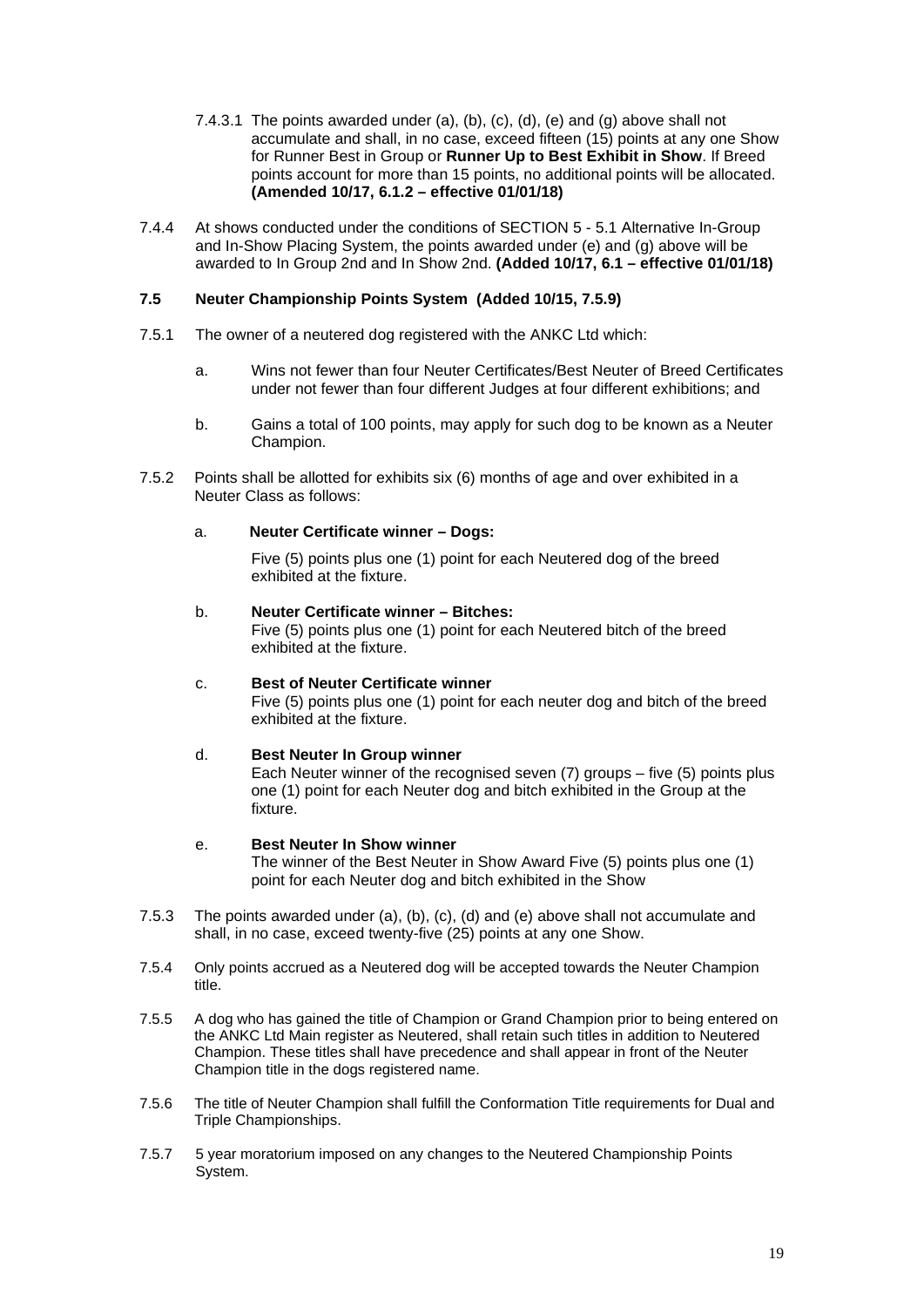# <span id="page-19-0"></span>**7.6 Grand Champion (10/97, 4.7.2) (10/08, 5.5) (04/09) (10/11)**

- 7.6.1 Using the points system as approved by the ANKC Ltd at the time, a dog will be required to receive 1000 points to be eligible to the title of Grand Champion.
- 7.6.2 All dogs that qualify for the Grand Champion title under Rule 7.6 are eligible to apply for the title after the implementation date of 1 January 2012.
- 7.6.3 The implementation date for the awarding of the title of Grand Champion be 1.1.98.
- 7.6.4 A Grand Championship will not be awarded to dogs retrospectively, but an dog will be eligible to be awarded the title of Grand Champion, if they gain some points towards the title of Grand Champion (1000 points) after the implementation date of the 1.1.98.

# <span id="page-19-1"></span>**7.7 Neuter Grand Champion**

7.7.1 Using the points system as approved by the ANKC Ltd at the time, a dog will be required to receive 1000 points to be eligible to the title of Neuter Grand Champion

# <span id="page-19-2"></span>**7.8 Supreme Champion (10/11)**

- 7.8.1 Using the points system as approved by the ANKC Ltd at the time, a dog will be required to attain the following qualifications to be eligible to the title of Supreme Champion.
	- a. 1,000points; and
	- b. 3 All Breeds Best in Shows awarded by 3 different Best in Show Judges; or
	- c. 10 Best in Group/Multi-Breed or Breed Specialty Best in Show awarded by 10 different judges. **(Amended 10/14, 9.4)**
- 7.8.2 The implementation date for the awarding of the title of Supreme Champion be 1 July 2012.
- 7.8.3 A Supreme Championship will not be awarded to dogs retrospectively, but an animal will be eligible to be awarded the title of Supreme Champion, if they gain some points towards the title of Supreme Champion (1000 points) after the implementation date of the 1 July 2012.

# <span id="page-19-3"></span>**7.9 International Champion**

7.9.1 The title International Champion shall be recognized if shown on the Export pedigree<br>of a dog imported into Australia. of a dog imported into Australia.

#### <span id="page-19-4"></span>**7.10 ANKC/FCI Title of International Beauty/Working/Show Champion (CIB/CIT/CIE). (Added 05/18, EM#158)**

- a. Any ANKC registered dog, belonging to a non-working breed as per the FCI Breed Nomenclature, will have to meet the following requirements to be eligible to apply for the title of CIB:
	- 1) Be awarded at least 4 CACIB in a minimum of 3 different countries under a minimum of 3 different judges from at least 3 different FCI Member countries. Or
	- 2) Be awarded at least 4 CACIB in a minimum of 2 Australian States under a minimum of 3 different judges from at least 3 different FCI Member countries.
- b. The CACIB can be granted in both foreign countries and Australian States. In that case, the states are considered as separate entities.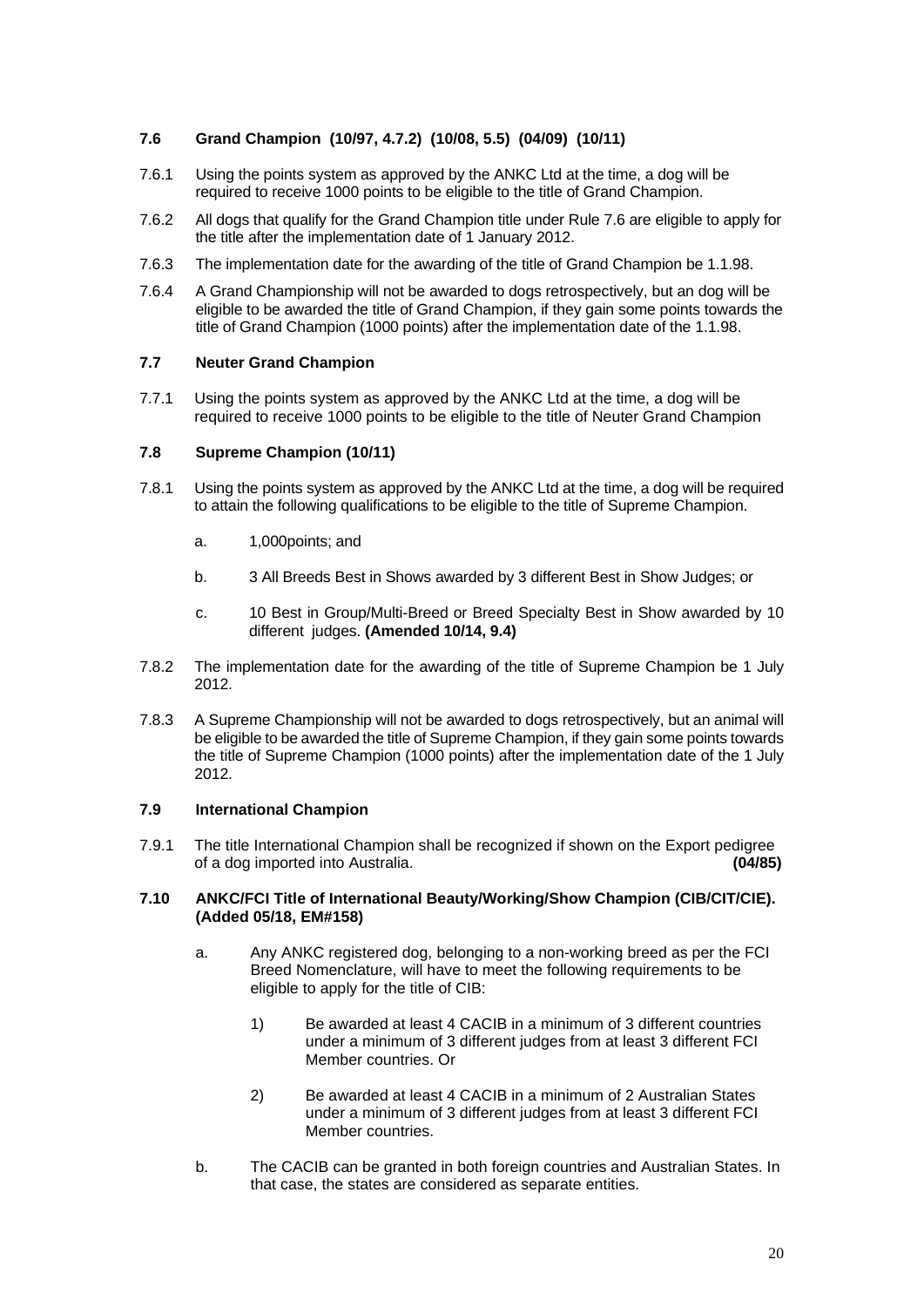- c. There is no timespan between the first and the last award.
- d. No ANKC registered dog, belonging to a non-working breed as per the FCI Breed Nomenclature, is eligible for the FCI title of CIE (Show Champion).
- e. Any ANKC registered dog, belonging to a working breed as per the FCI Breed Nomenclature, will be subject to the official FCI requirements for the FCI title of CIB and CIT (Working).
- f. In addition, an ANKC registered dog belonging to a working breed as per the FCI Breed Nomenclature is eligible for the FCI title of CIE (International Show Champion) if it meets the same requirements as for the title CIB.

# <span id="page-20-0"></span>**SECTION 8**

#### <span id="page-20-1"></span>**8.1 Exhibit (Amended 10/12 – 7.5.9)**

- 8.1.1 The size of all exhibit numbers must be large enough to be read from a distance of approximately 1200cm (40 feet).
- 8.1.2 Excepting as provided for in Regulation 8.1.3, handlers at all competitions must be financial members of the Controlling Body in the State or Territory in which they reside.
- 8.1.3 A person, who is not a resident of Australia, and is able to provide written advice to the Secretary of the Affiliate conducting the event from the recognized Controlling Body of their Country of Residence that they are permitted to handle dogs at championship exhibitions held in that country, may handle at all competitions conducted by Member Bodies for a period of up to three months on each visit.

# <span id="page-20-2"></span>**SECTION 9**

# <span id="page-20-3"></span>**9.1 Disqualification from Conformation Exhibition**

- 9.1.1 For Conformation purposes, a dog six months of age or over shall not be accepted as physically entire unless both testicles have fully descended and are in the scrotum. Any dog disqualified for this reason at a Conformation Show or otherwise proven shall be placed on the Limited Register and remain there until it can be proved to the satisfaction of the Member body that it is physically entire or in the case of a Neutered dog. in which case it can be moved to the Neuter Register. dog, in which case it can be moved to the Neuter Register.
- 9.1.2 Dogs imported into Australia with cropped ears in accordance with ANKC Regulation Part 6 - 6.11.1 may be displayed only at conformation exhibitions where a noncompetitive display classes are offered. **(10/92)**

#### <span id="page-20-4"></span>**SECTION 10**

#### <span id="page-20-5"></span>**10.1 Access to Exhibition Grounds (Amended 10/13 – 5.6.4)**

10.1.1 A dog exhibitor who has already paid an entry fee to the Dog Section of the show, shall not be required to pay a gate admission charge into the fixture.

**(04/91, 5.12)**